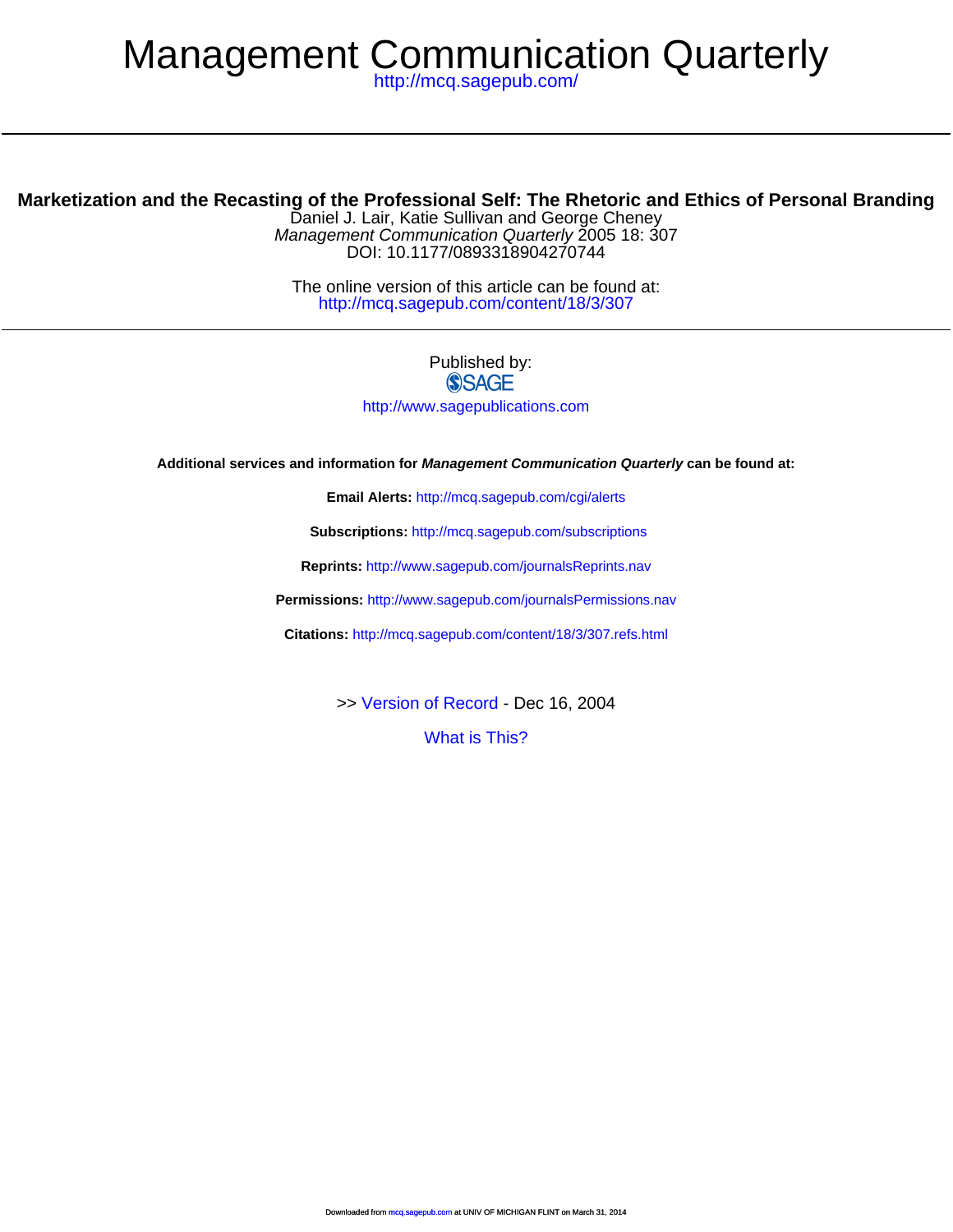*". . . because personal branding offers such a startlingly overt invitation to selfcommodification, the phenomenon invites deeper examination."*

# **MARKETIZATION AND THE RECASTING OF THE PROFESSIONAL SELF**

The Rhetoric and Ethics of Personal Branding

> DANIEL J. LAIR KATIE SULLIVAN GEORGE CHENEY *University of Utah*

*AUTHORS' NOTE: Dan Lair and Katie Sullivan are doctoral students; George Cheney is a professor. An earlier draft of this article was presented at the annual meeting of the National Communication Association, Miami Beach, Florida, in November 2003. The authors would like to thank Lars Thøger Christensen, Stephanie Hamel, and Ted Zorn for their helpful suggestions toward revising this work.*

*Management Communication Quarterly,* Vol. 18, No. 3, February 2005 307-343 DOI: 10.1177/0893318904270744 © 2005 Sage Publications

307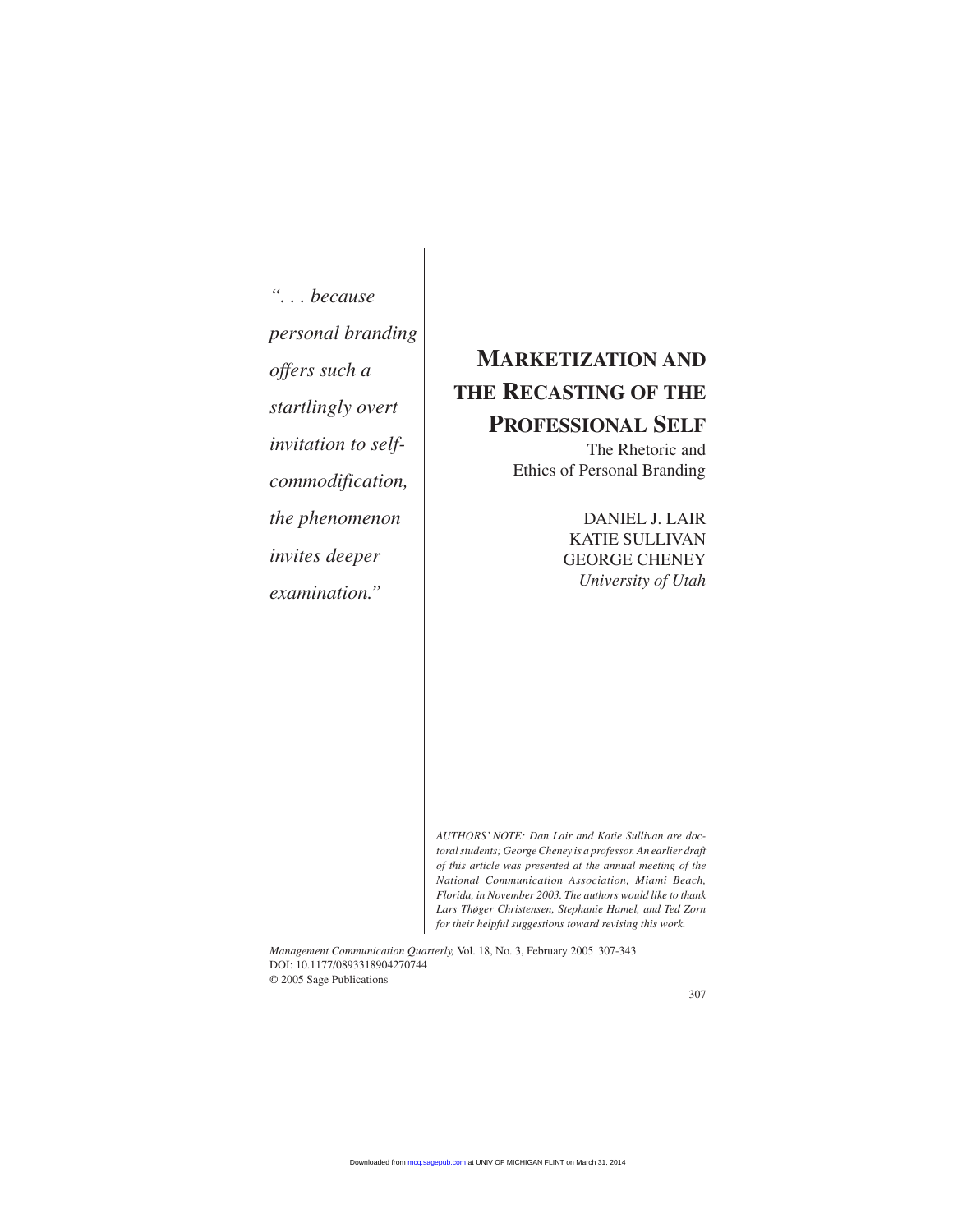#### 308 MANAGEMENT COMMUNICATION QUARTERLY / FEBRUARY 2005

*Within the personal branding movement, people and their careers are marketed as brands complete with promises of performance, specialized designs, and tag lines for success. Because personal branding offers such a startlingly overt invitation to self-commodification, the phenomenon invites a careful and searching analysis. This essay begins by examining parallel developments in contemporary communication and employment climates and exploring how personal branding arises as (perhaps) an extreme form of a market-appropriate response. The contours of the personal branding movement are then traced, emphasizing the rhetorical tactics with which it responds to increasingly complex communication and employment environments. Next, personal branding is examined with a critical eye to both its effects on individuals and the power relations it instantiates on the basis of social categories such as gender, age, race, and class. Finally, the article concludes by reflecting on the broader ethical implications of personal branding as a communication strategy.*

*Keywords: personal branding; popular management discourse; organizational rhetoric; identity; professional ethics*

**T**he business self-help genre of management communication traces its roots at least back to Dale Carnegie's (1936/ 1982) *How to Win Friends and Influence People*. Countless other authors have followed Carnegie's path, offering eager audiences insights to the keys of success, including Steven R. Covey's (1989) wildly popular *Seven Habits for Highly Effective People*. Key to these self-help management moments is the idea that individuals in the corporate world can achieve success by engaging in a process of self-managed self-improvement. In a 1997 article in the trendy management magazine *Fast Company*, however, influential management guru Tom Peters gave a name to the next self-help management movement: *personal branding*.

In many respects, the phenomenon of personal branding shares affinities with the self-help movements it drew from by offering a programmatic set of strategies for individuals to improve their chances at business success. But despite these continuities, the personal branding movement also represents something of a radical departure from previous self-help movements. Rather than focusing on self-*improvement* as the means to achievement, personal branding seems to suggest that the road to success is found instead in explicit self-*packaging*: Here, success is not determined by individuals'internal sets of skills, motivations, and interests but, rather, by how effectively they are arranged, crystallized, and labeled—in other words, branded.<sup>1</sup>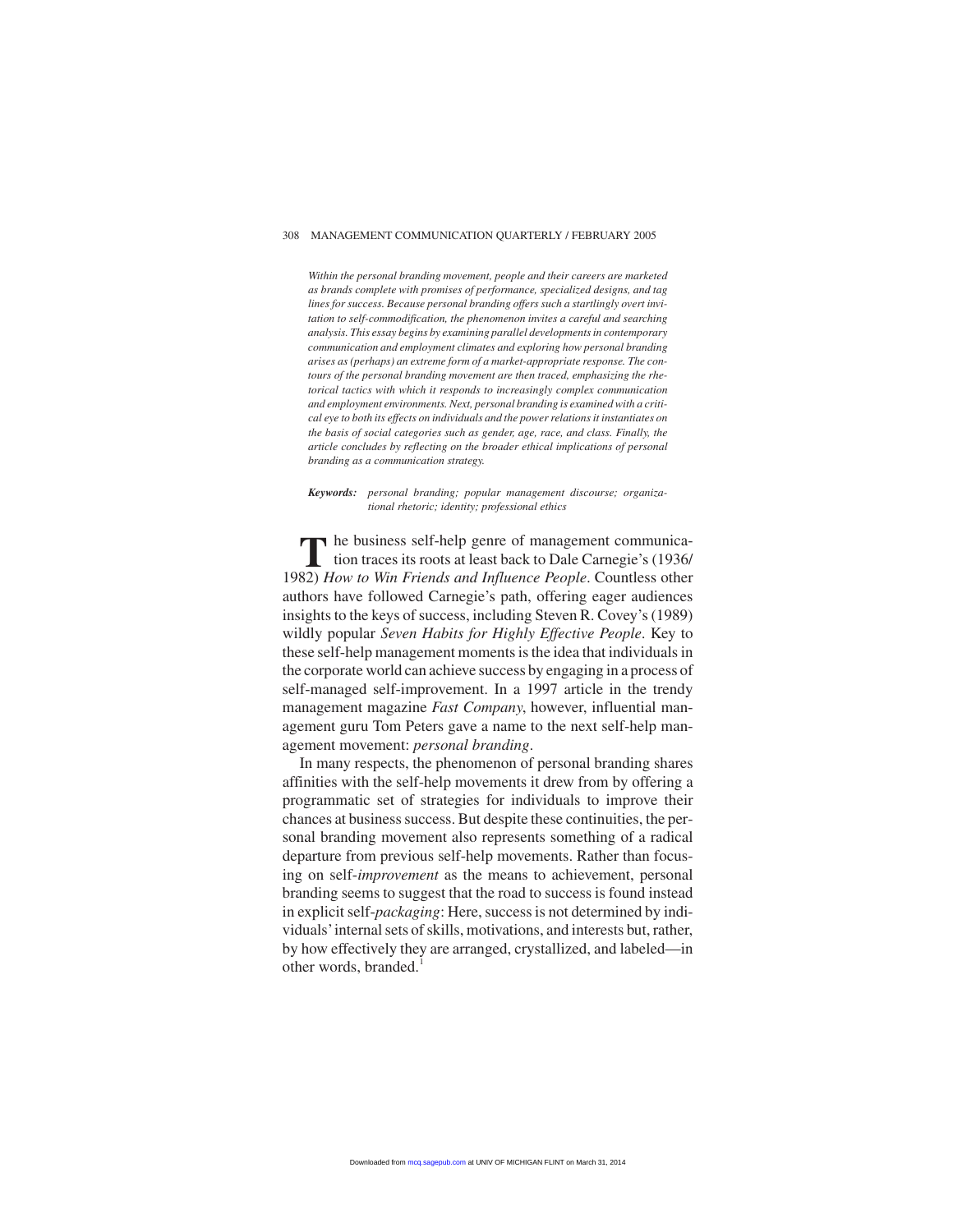Branding itself is not a new concept or set of practices, although its uses have clearly reached new levels of market penetration in recent years. Branding of some sort has been evident in product development and promotion since the mid-19th century with the linkage of certain stores and factories to particular products through print advertising. In this article, we define branding as a programmatic approach to the selling of a product, service, organization, cause, or person that is fashioned as a proactive response to the emerging desires of a target audience or market (see Cheney & Christensen, 2001). In personal branding, the concepts of product development and promotion are used to market persons for entry into or transition within the labor market.

These concepts cover a variety of personal branding practices ranging from concrete branding products such as the personal advertisement brochures (which resemble, in many respects, the slick promotional materials sent by colleges and universities to prospective students) offered by Peter Montoya (n.d.) to the more expansive packaging of a *total* identity such as Genece Hamby's "Personal Branding D.N.A.," which asks individuals to project concise and coherent identities based on the questions, "What is unique about you and *distinguishable*?"; "What is remarkable and *notable* about you?" and "What is genuinely real and *authentic* about you?" (Hamby, n.d.).<sup>2</sup> Although the use of such strategies for self-promotion in the business world is certainly nothing new, personal branding as a movement broadens their impact by turning branding from a simple business tactic into an ideological understanding of the corporate world capable of an embracing influence over workers' very sense of self.

As a trend in popular management and employment consultation, personal branding appears to be enjoying a surge in popularity. A keyword search for the term *personal branding* yields books, magazines, web sites, training programs, personal coaches, and specialized literature about how exactly to brand yourself for success in the business world. At face value, these various resources promise their consumers an appealing, proven strategy to negotiate the chaotic employment environment around them. However, because personal branding offers such a startlingly overt invi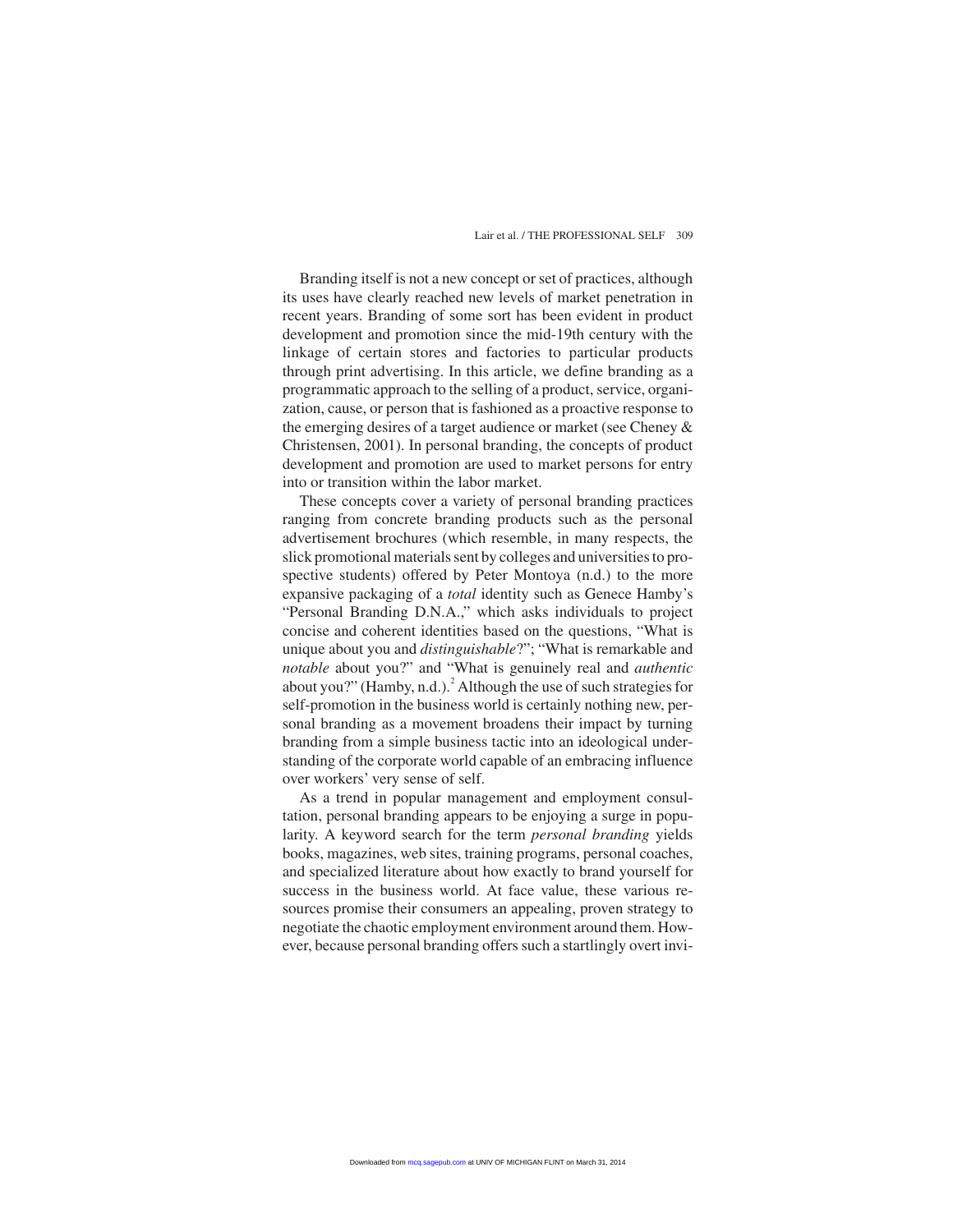tation to self-commodification, the phenomenon invites deeper examination.

This essay offers such a critical-empirical interrogation of the personal branding movement centered around four questions: (a) How has the personal branding movement positioned itself as a sociocultural institution? (b) What are the principal rhetorical strategies and appeals of the personal branding movement? (c) What are the cultural biases and constraints of personal branding, particularly regarding gender, race, class, and age—both for the individual self and for the larger society? and (d) What are the ethical implications and limitations of personal branding? Addressing these questions is the primary purpose of this essay.

In answering the four questions above, we consider both the expressed motives for the personal branding movement as well as its implications. Our analysis in this essay is centered on the discourse of the personal branding movement: We make no claims regarding the measurable effects of this discourse or as to how such discourse is taken up by its audiences. Instead, we are concerned here by the *potential* identifications invited by personal branding discourse and the limitations of those identifications should they be adopted by audiences uncritically. We start by examining parallel developments in contemporary communication and employment climates and exploring how personal branding arises as a rhetorically fitting response. We then trace the contours of the personal branding movement and emphasize the rhetorical tactics with which it responds to increasingly complex communication and employment environments. Next, we examine personal branding with a critical eye to both its effects on individuals and the power relations it instantiates on the basis of social categories such as gender, age, race, and class. Finally, we conclude by reflecting on the broader ethical implications of personal branding as a communication strategy. In doing so, we suggest that personal branding is more than a simple and necessary strategy for individuals to negotiate a turbulent economic environment; it also carries with it long-range and potentially damaging implications, unanticipated and unacknowledged by its proponents and practitioners, as it promotes a vision of the working self that is superficial at best, devoid of opportunities for self-reflection and improvement.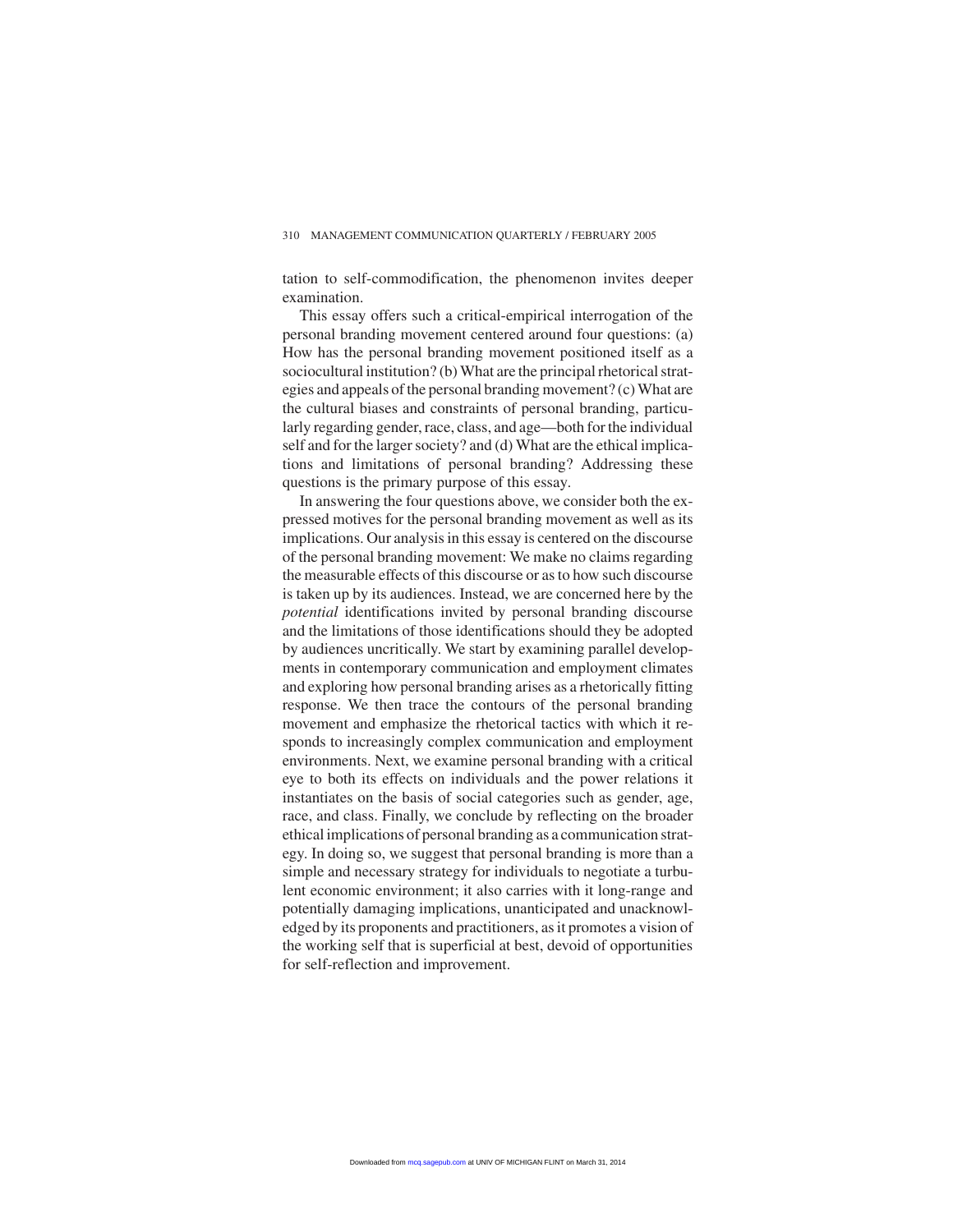#### **POSITIONING PERSONAL BRANDING**

Personal branding emerged as a movement in the late 1990s at a time when observers of both the corporate communication and employment worlds were making similar but largely independent observations about the increasingly complex and chaotic nature of each environment. Personal branding, however, connected these developments in practice where they had not been in theory by positioning itself as a communicative response to an economic situation and allowing its practitioners to stand out both as communicators and (prospective) employees. In this section, then, we trace the parallel developments of the contemporary communication and employment environments to illustrate the unique position of personal branding as a sociocultural institution to respond simultaneously to both of these trends.

#### **THE CONTEMPORARY CORPORATE COMMUNICATION ENVIRONMENT**

The organizational environment of the late 20th and early 21st century is marked by turbulence spurred by economic globalization, new arenas of competition, and rapidly evolving information technologies (March, 1995). As Cheney, Christensen, Conrad, and Lair (2004) observed, that turbulence is often framed in explicitly communicative terms. The common narrative is that an everincreasing number of messages in the corporate communication climate demands increasingly innovative communication strategies for organizations to stand out (cf. Blythe, 2000; Ries & Trout, 1981; Schultz, Tannebaum, & Lauterborn, 1994). Paradoxically, communication emerges as both the cause of and the solution to the crowded corporate communication environment. The history of branding as a corporate communication strategy is but a microcosm of this overall development.

Although the metaphor of branding derives from the designated ownership of livestock, in the world of corporate communications, it represents an attempt to make direct, clear, and persistent bonds between symbols and products or services. As a communication strategy, branding is most traditionally associated with consumer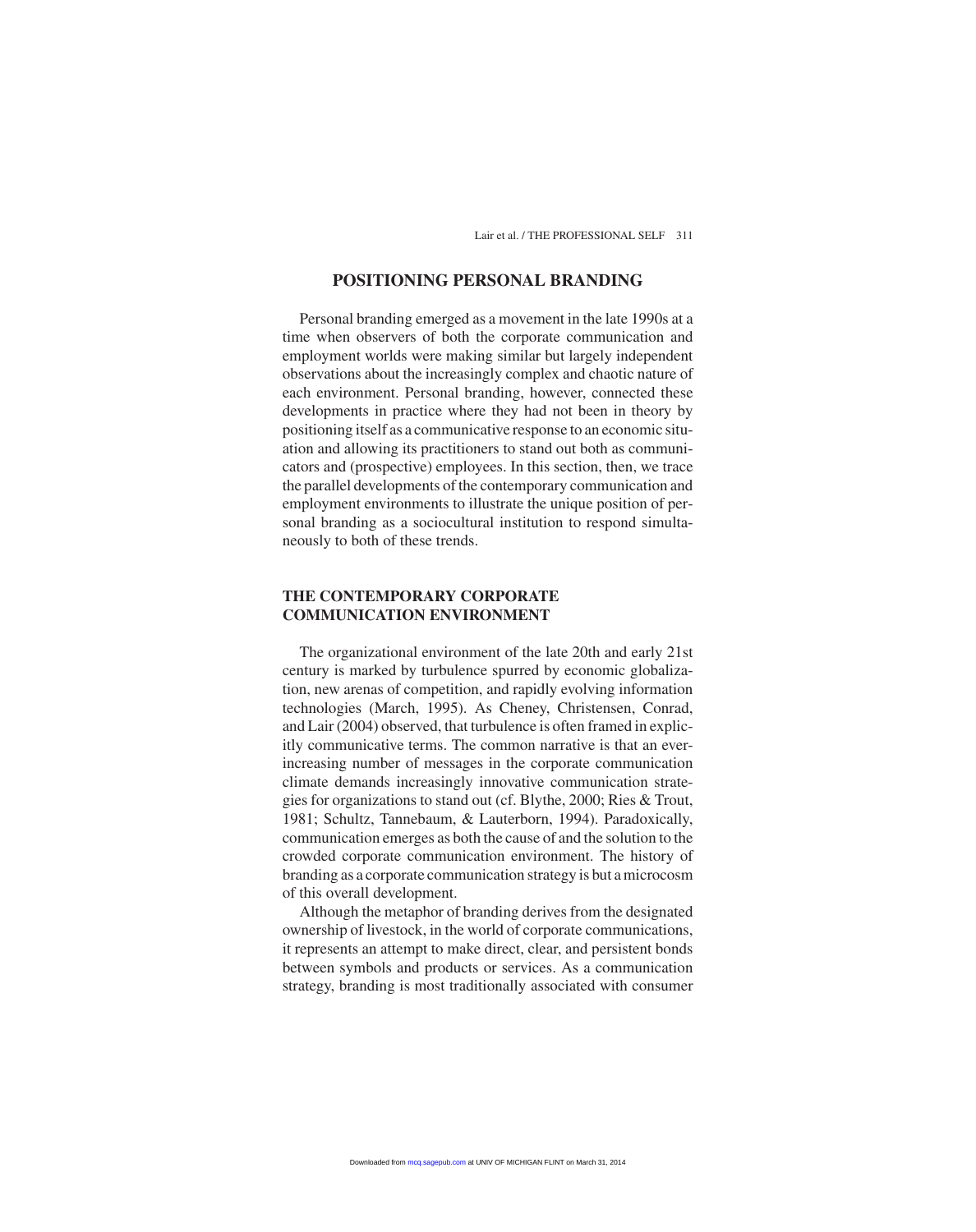#### 312 MANAGEMENT COMMUNICATION QUARTERLY / FEBRUARY 2005

products. The idea of a consumer brand emerged in the late 19th century, and consumer branding—the association of consumer products with a readily identifiable brand name—enjoyed its heyday from approximately 1920 to 1970. Here, advertising focused on mundane, primarily household-related, consumer products targeted especially at housewives (Olins, 2000). Brand products were marketed as *unique* goods able to provide *unique* advantages to consumers; it was the brand name that distinguished a product for example, Spic'N'Span—from other household cleaners.

The 1970s and 1980s, however, saw increased competition in an expanding market, both for consumer products themselves and the media through which they were marketed. The advent of cable television in particular posed new challenges as well as opportunities for branding as a communication strategy, because television now addressed broader audience groups (e.g., CNN's global audience by the 1990s) and audiences organized around more specific interests (e.g., Lifetime, Animal Planet, and Outdoor Life networks). The result of this simultaneous expansion and fragmenting of audiences was the elevation of branding's importance as a communication strategy in navigating a crowded market. As Christensen and Cheney (2000) observed, "The market of today seems to be demanding well-crafted identities, identities that are able to stand out and break through the clutter" (p. 246). Because branding is so well suited to present images as identity, branding as a strategy has become increasingly important as a flexible response to a crowded communication world.

This flexibility has driven the evolution of branding as a communication strategy in several important ways. According to Olins (2000), consumer brands are no longer primarily associated with products; now brands represent services, too. In fact, service brands appear to be more innovative than many product brands and are becoming increasingly dominant. Consider, for example, the widening array of personalized services—including even personal shoppers—who bill themselves as able to handle the personal demands of an affluent but extemely busy client. Olins also observed that brands are now promoted in increasingly varied and complex ways. Although conventional advertising through paid media maintains a strong strategic presence, multimedia promotion involving e-commerce is becoming more and more common and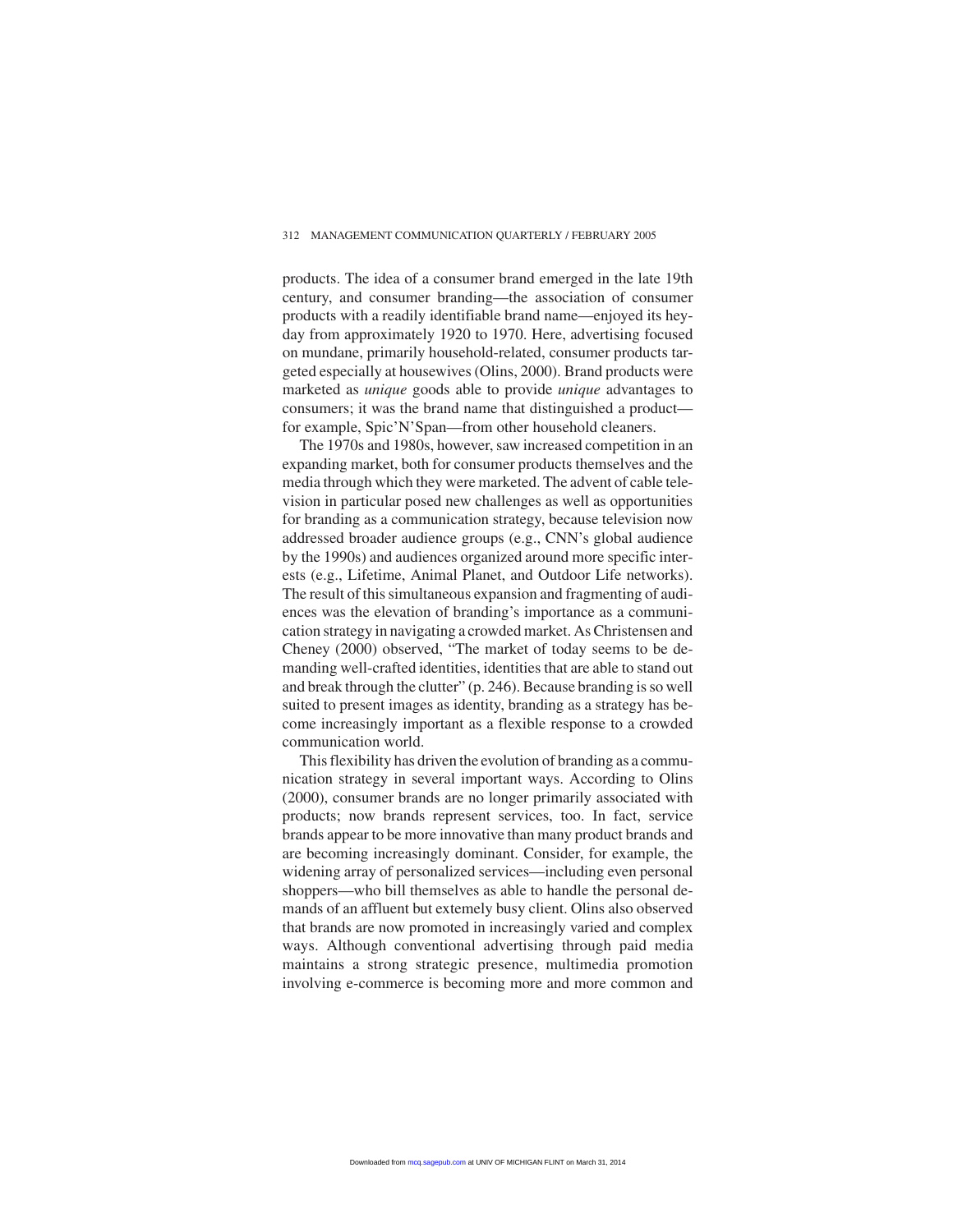promises in some cases to become the lead medium of branding. In some instances, the preparation of the market before the product arrives effectively creates a consumer frenzy for the label/commodity, as was the case in mid-2004 with the anticipation of the last episode of the popular TV program *Friends*. Finally, economic and cultural forms of globalization have led to the growth of major worldwide brands, an overall decline in the number of brands, and a growing flexibility in the use of brands.

In addition to consumer branding, types of branding include retail brands, product brands, corporate brands (Olins, 2000), and, we would add, *personal* brands. With retail brands, retail corporations have begun to cash in on their brand name by selling products that go far beyond what they are traditionally known for. Thus, Costco and Safeway sell gasoline, Super Wal-Mart sells tires and lettuce under the same roof, and AT&T sells Internet access and cable television. As corporations diversify their product lines, they must deliberately create differences between their own internal brands to project product brands. So, for example, Toyota markets its non-Toyota-identified Lexus brand to consumers in markets similar to other high-end Toyota models. Corporate brands represent the growing efforts of corporations at branding themselves somewhat independently of their product lines. Nike is perhaps the example par excellence of a corporate brand, offering advertisements that promote only the corporate name and logo with no association to a specific product. In branding themselves, corporations seek to (a) project an image of unity to various stakeholders and (b) unify multiple brands under one umbrella brand.

The phenomenon of personal brands represents the logical extension of these previous brand forms. Increasingly, celebrities are cashing in on name recognition to brand themselves: In the late 1990s, David Bowie's initial public offering in "Bowie Bonds" raised \$55 million, and James Brown sold \$30 million worth of stock in his future earnings (Peters, 1999). In fact, celebrities such as Oprah Winfrey, Michael Jordan, and Madonna serve as the primary examples held up by Peters (1999), Montoya (n.d.), and other consultants to demonstrate the efficacy of personal branding. As these celebrity examples are offered as lessons to the lives of ordinary professionals, they speak to a long history of professional packaging movements: Carnegie's (1936/1982) *How to Win*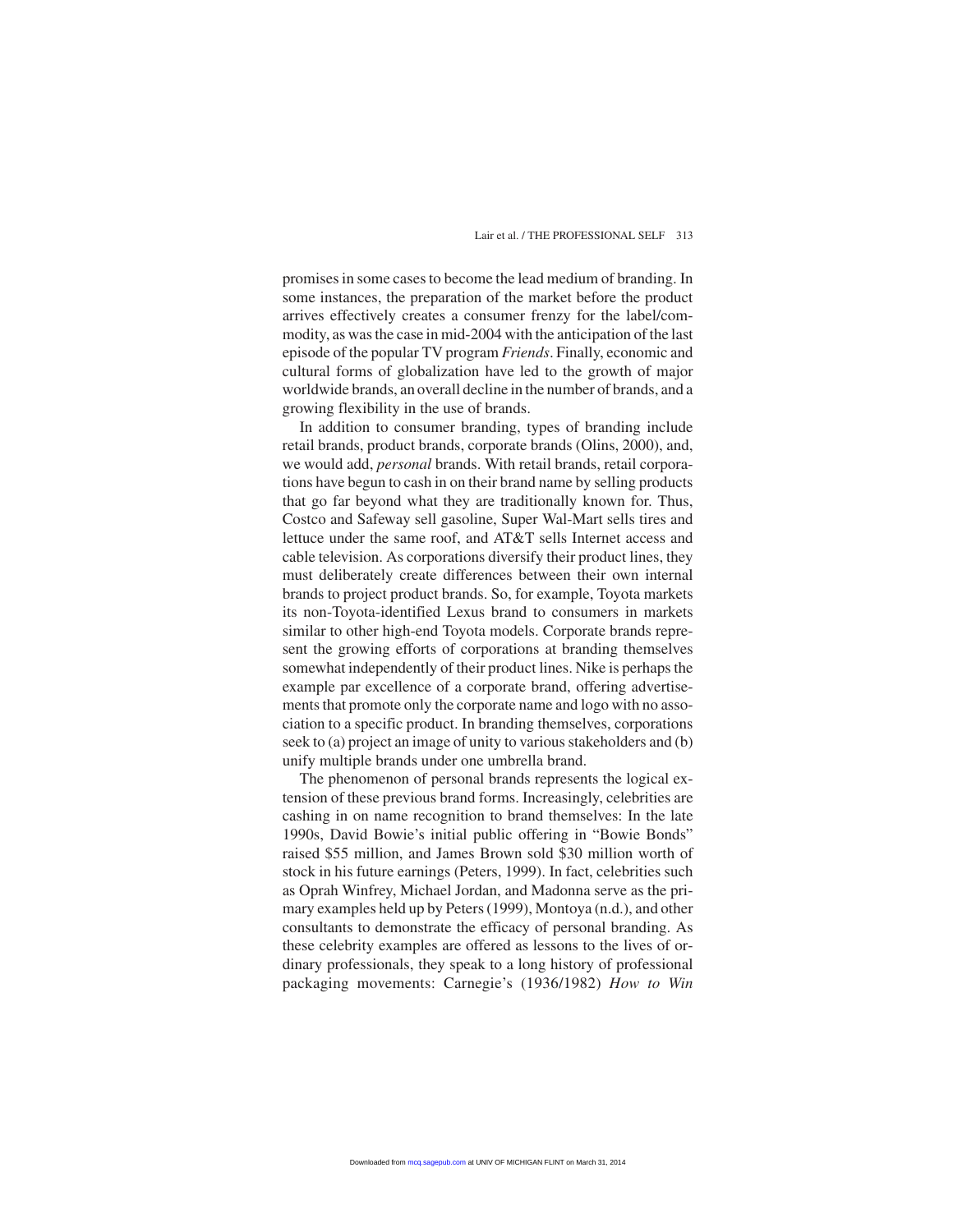*Friends and Influence People*, first published in 1937; the 1970s "Dress for Success" movement; and *Games Mother Never Taught You* (Harragan, 1977), to name a few that promise to give individuals control over their own economic destiny by shaping the package they present to others.

The marketing culture has matured at the same time that the communication explosion (or *im*plosion) has begun to encounter its own logical limits (Baudrillard, 1988; Belch & Belch, 1998; Cheney & Christensen, 2001; Ewen, 1988; Fill, 1999; Laufer & Paradeise, 1990). That is to say, the society of symbols has become so cluttered and the juxtapositioning of different signs so rampant that the sheer cry for attention (see Davenport & Beck, 2001) becomes the a priori aim of any media, advertising, or public relations campaign. In a symbolic environment where arguments are made through apparently novel linkages between symbols, ethos is recast in transitory terms (Cheney, 2004). For what is credible, really, is what is appealing at a particular moment: The standing of a product, brand, or political candidate, no matter how much it rests on tradition, can be undermined at any time if the new alignment of symbols (style, spectacle, scandal, whatever) is no longer in its favor (Baudrillard, 2000).

Branding itself may be seen within this broader communicative and cultural context. The progress from consumer branding to company branding to the branding of a person and a career is hardly surprising when we consider the push for consolidating the branding movement via an ideology of individual efficacy, identity, and control. In a way, this development represents the ultimate marriage of marketing culture with the mythos of the American individual: In a world of change and opportunity, you can create and recreate yourself so as to be the master of your own destiny. In addition, personal branding carries the elevation of image over substance one step further: The world of appearance is not only articulated and accepted, it is valorized and held up as the only reasonable way to negotiate the contemporary world of work and professions. In short, the personal branding movement positions workers as irrational when they attempt to preserve and promote what they experience as their true or authentic selves. Personal branding, then, promotes a hyper-individuality based on a lack of deeper identity and self-awareness.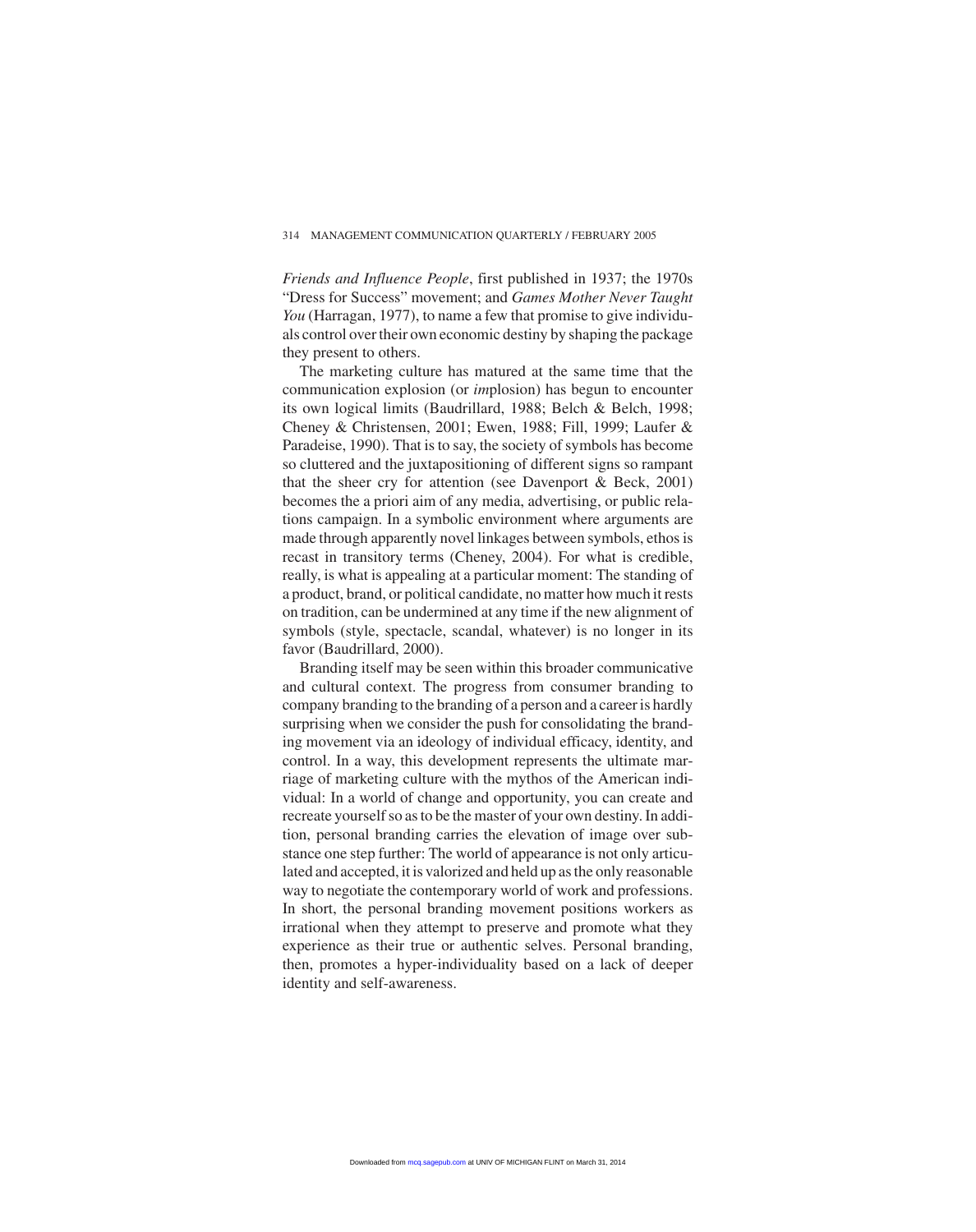#### **THE CONTEMPORARY EMPLOYMENT CLIMATE**

The major economic shifts in the industrial world since the mid-1980s have been well documented (V. Smith, 1997, 2001). Significant trends include the widespread privatization of public services, corporate mergers and consolidation of industries, technological replacement of many jobs, elimination of middle management in many firms, reduced labor costs through industrial relocation, disaggregation (or molecularization) of the organizational value chain (Tapscott, 1997), outsourcing of non-core functions, and teambased restructuring with a new emphasis on individual entrepreneurship. In some nations, notably the United States, there has also been a widening gap between the rich and the poor, an increase in the number of persons working two or three jobs, and a dramatic increase in the length of the work week (Schor, 1992, 2003). The transition from an industrial to an information-based economy has unquestionably produced dramatic upheavals in the social organization of work (Casey, 1995; Castells, 2000; V. Smith, 2001).

Work in the industrial economy was, in certain ways, far more stable; jobs were comparatively secure (i.e., for those who had them), retirement benefits were more reliably and readily available, and workers stayed with jobs and companies for extended periods of time. The twilight years of the 20th century, however, saw a transformation of these employment conditions (see Ackerman, Goodwin, Dougherty, & Gallagher, 1998). Work became much less stable as companies such as IBM—famous for their promise of lifelong employment—began to lay off large numbers of workers for the first time in their history (see Sennett, 1998); benefits packages shrunk; available jobs were increasingly located in low-paying, part-time service sectors (Noyelle, 1990); and temporary and contract labor became increasingly prominent (V. Smith, 2001). In fact, temporary workers make up the fastest growing segment of the American workforce with Manpower one of the United States's largest employers (Zorn, Christensen, & Cheney, 1999). Contingent employment includes part-time, seasonal, episodic, contractbased, and so-called *temp* work and is characterized by (a) diminished or absent job security, (b) comparatively lower pay, (c) reduced or absent benefits, (d) lower status, and (e) minimal per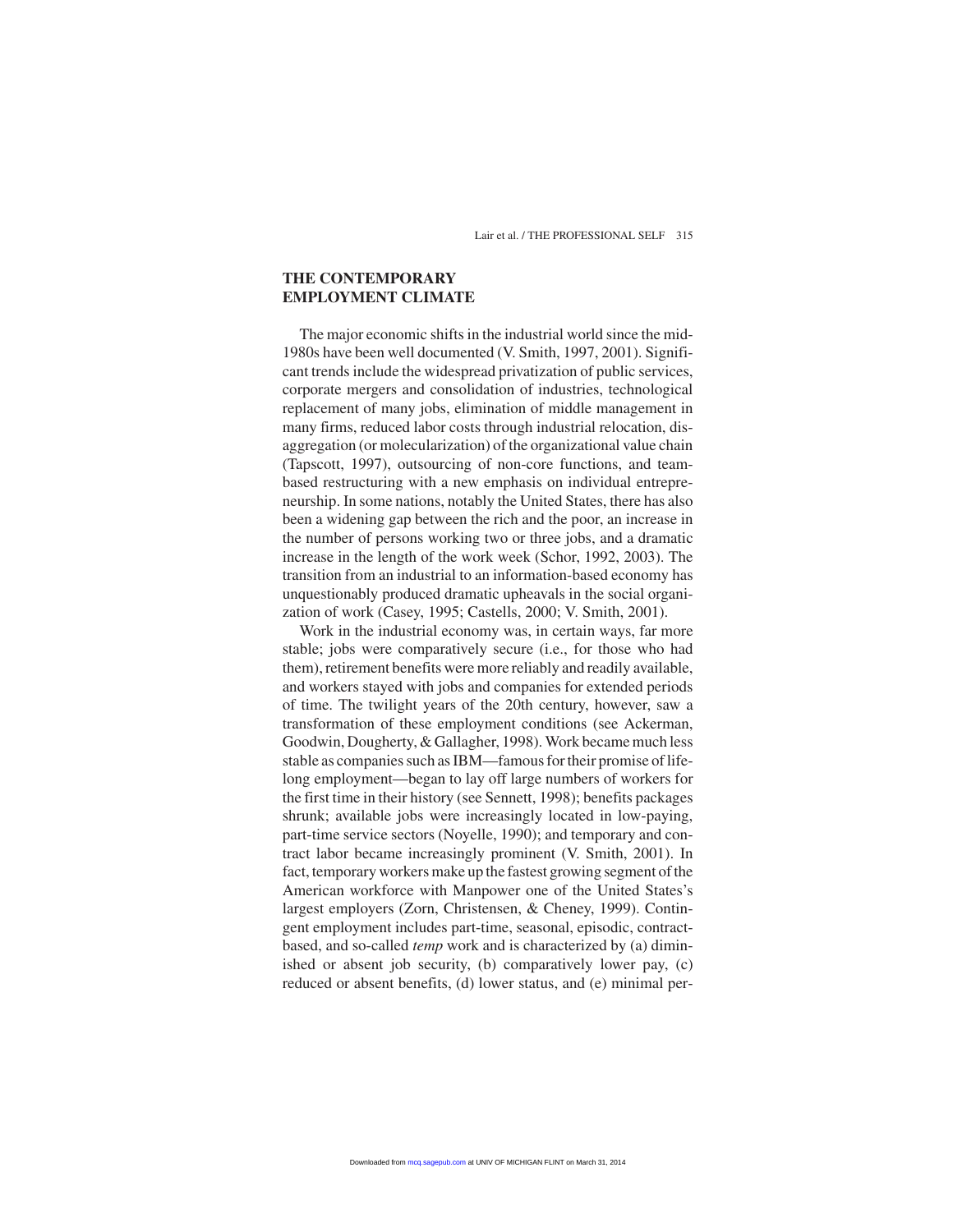sonal identification with the organization (Gossett, 2003). These disruptions leave workers working longer hours to make ends meet and worrying about the erosion of benefits (Sennett, 1998; V. Smith, 2001).

In the era of the information economy, not only do workers confront the traditional specter of unemployment, they also must navigate the increasing uncertainties of contemporary employment. Management fads such as downsizing, reengineering, and change for change's sake (e.g., see Hammer & Champy, 1993) have in certain ways ruptured the traditional relationship between corporate financial success and job security for many employees. Taken together, these trends create an employment environment that parallels the complexity of the contemporary corporate communication climate and, like that climate, places a high emphasis on standing out entrepreneurially as a prerequisite for success.

Unlike corporate efforts to stand out in the communication environment, however, standing out in the contemporary employment climate is an almost entirely individual affair. Casey (1995) argued that such structural dislocations, coupled with the increasingly specialized organization of work in the informational economy, have led to the erosion of traditional social identifications along lines such as class. The effect of this individualization of workers is the privileging of worker *agency* (V. Smith, 2001). Workers are encouraged to view themselves as entrepreneurs within corporate employment or while seeking corporate employment. Accordingly, workers often view themselves as responsible for job loss or job dissatisfaction, even when they know that larger social forces are primarily responsible for casting their lot (cf. Sennett, 1998). This tension is problematic for workers, for even though work becomes increasingly decentered and unstable, work remains a primary source of individual identity (Casey, 1995).

The notion of a career is not new. It was well established by the time Weber (1978) was observing the careers of public servants at the turn of the 20th century. For him, the idea of a career, especially in a public-sector organization, involved commitment to the value of fairness, grounding in technical expertise, and aspirations toward the public good. In this way, Weber did not fear but, rather, trusted the dedicated and experienced bureaucrat. It was in the temptation to elevate formal over substantive rationality in the per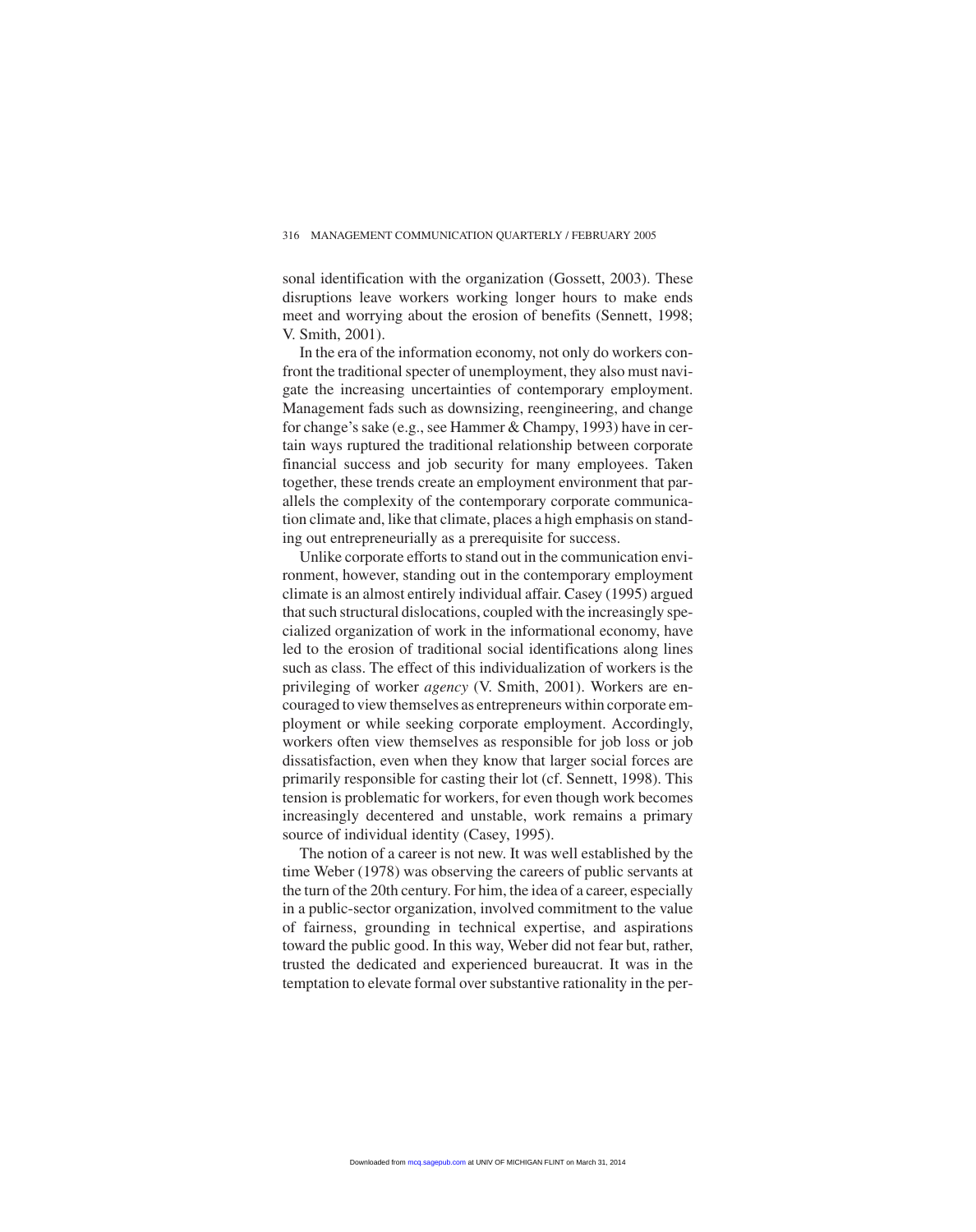formance of a job in any sector that vexed Weber. That is to say, he wanted bureaucracies to somehow avoid what he saw as an almost inevitable turn toward the calculation of narrow means rather than maintaining a fix on important ends (such as the public good or the manufacture of an excellent product). For Weber, as for Durkheim (1964, 1996) and other observers of what we now consider to be modern industrial society, the notion of a career is distinctly social and not something held or pursued only by individuals. Weber's career person may have become narrowly preoccupied, but she was not self-centered.<sup>3</sup>

In scholarly as well as popular writings on the career, the concept has become noticeably desocialized. In fact, it can be argued that career is seldom associated today with anything other than individual choice, pursuit, and possession, even though any individual's career may certainly have a social or societal orientation. In the United States especially, but also in a number of other Western industrialized nations, the career is a more vaunted idea than "just a job"; it is also an increasingly portable holding by a person—an intangible marker of identity that individuals may carry from job to job, from organization to organization. For the individual career person, the career is something serious and suggestive of identity (Clair, 1996). Finally, the prevailing root metaphor for career in the United States is undoubtedly linear, as crystallized in the term *the career ladder*(Buzzanell & Goldzwig, 1991). So powerful is this root metaphor—often made explicit in everyday discourse—that flat careers, career cycles, or dual ladders are often inconceivable, thereby leading people to question as unorthodox or simply crazy decisions not to accept promotions, transfers, and other options for advancement. Thus, although the career is de facto commodified as something the individual carries with him from organization to organization and city to city, its interpretation is shaped by powerful social norms and pressures. In the era of late industrial capitalism, those very norms and pressures have become increasingly unstable.

Within this arena of trends, *entrepreneurship* (du Gay, 1996) became a buzzword in the late 1980s; today it continues to serve as a center of mythic energy. Originally used to refer to small enterprises launched by creative and resourceful individuals, entrepreneurship gradually came to symbolize the aggressive and dedicated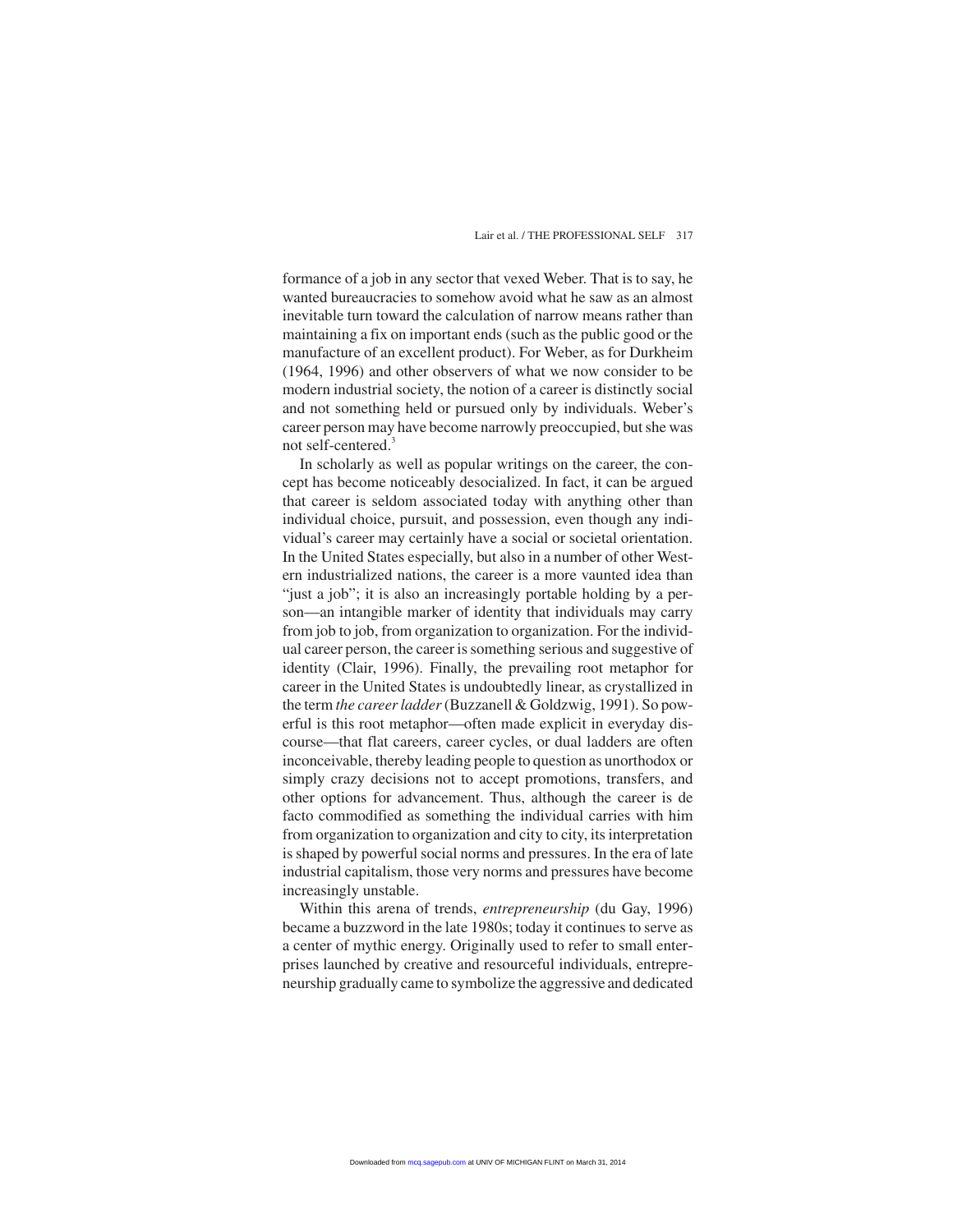performance of employees of established firms as well as capturing an approach to specific projects. As du Gay (1996) explained, we have reimagined our lives as an enterprise with the individual responsible for managing that enterprise and the language of entrepreneurship (rather than bureaucratic management) being central to how that enterprise is conceptualized and managed.

The personal branding movement to some extent relies upon the image of an independent, resourceful, creative, and aggressive professional. This person is expected to be agile in a fluctuating job market, responsive to any opportunities, self-motivating, and selfpromoting. As we will see in our analysis of books, web sites, and seminars related to personal branding, the movement treats society and work chiefly at the individual level. This cosmology (if you will) does not presume that everyone can be effective at personal branding, but it does try to foster an implicit identification with a fairly large segment of educated, experienced professionals who, for one reason or another, are at a juncture in their career path. Against this backdrop of destabilized work conditions, personal branding emphasizes control over one's work identity as the primary solution to structural uncertainties in the work economy. In that regard, it will be important to observe the extent to which personal branding extends to a range of jobs not typically considered professional but nevertheless subject to packaging.

## **RESPONDING TO COMPLEXITY: THE EMERGENCE OF PERSONAL BRANDING**

The popularization of personal branding is generally attributed to Peters's (1997) article in *Fast Company*, entitled "The Brand Called You" (cf. Diekmeyer, 1999), although Montoya (n.d.), the other of personal branding's two most prominent proponents, also lays claim to pioneering the concept in 1997. In the years since the idea of personal branding was first popularized, a virtual personal branding industry has blossomed. At least 15 popular management books were explicitly devoted to the topic from 1997 to 2004; many more incorporate the issue as a part of a more general discussion of branding in the contemporary marketplace (Tamsevicius, n.d.). A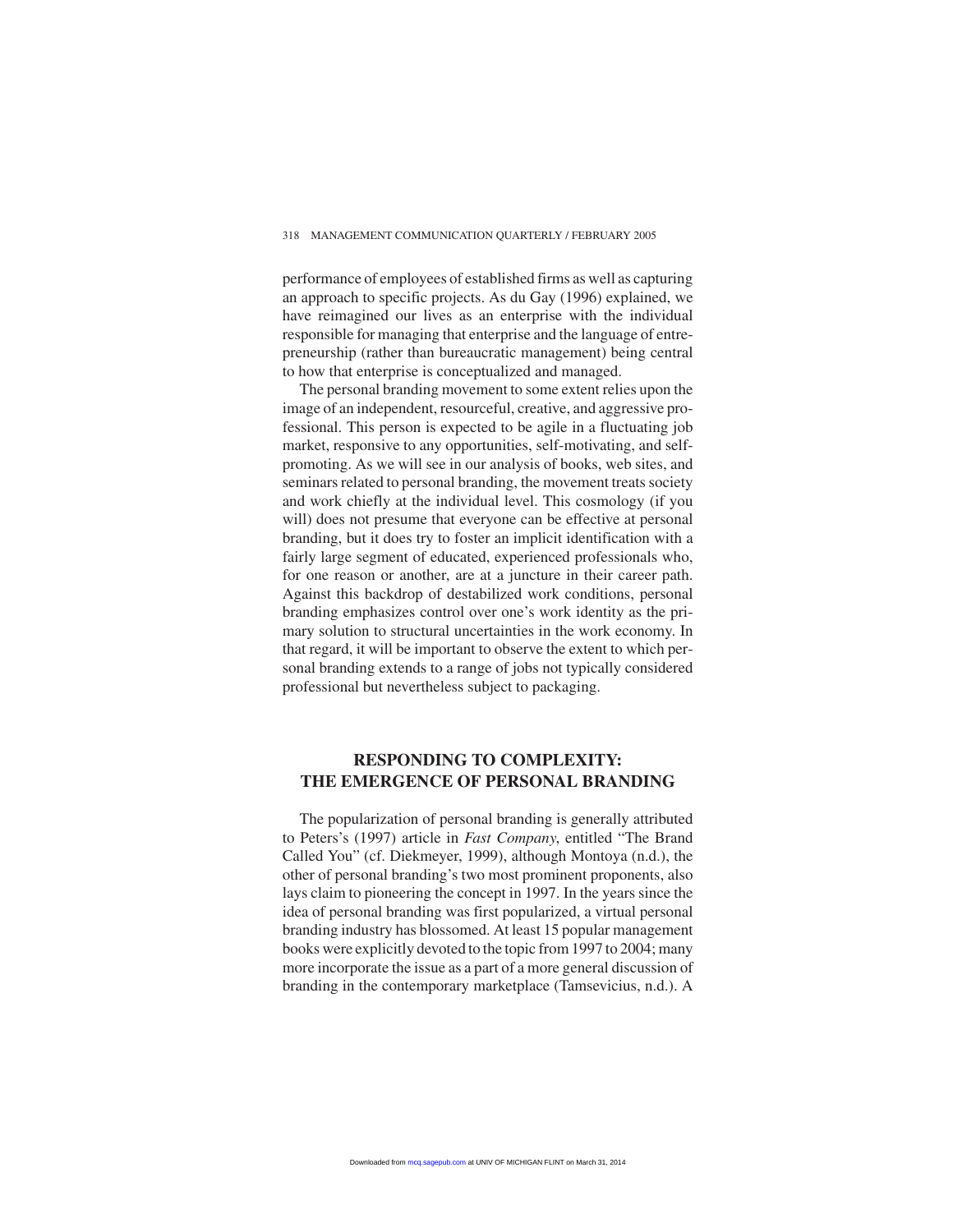web search reveals dozens of web pages of consultants offering or specializing in personal branding services. Montoya has even issued *Personal Branding*, a quarterly magazine devoted to the topic.

In this essay, we examine a representative sample of personal branding texts from a variety of sources. Although our focus is on the most prominent and widely referenced texts in personal branding discourse, we also analyze representations of personal branding on the web sites of prominent individual consultants. Thus, we read a diverse collection of personal branding texts ranging from popular books such as Peters's (1999) *The Brand You 50* and Robin Fisher-Roffer's (2000) *Make a Name for Yourself* to promotional literature for Peter Montoya, Inc., the most prominent personal branding consultancy, to several web sites of other consultants offering personal branding services. Our purpose in collecting these texts is not to offer a comprehensive survey of personal branding discourse but, rather, to offer a fair representation of the various themes and issues presented in that discourse from a variety of sources. (In fact, we did find the same relatively small set of names of consultants and writers in this area to be recurring across the variety of texts and artifacts we surveyed.) We feel that such an approach is well suited to our analysis: the personal branding literature, regardless of its source, displays remarkably similar themes across authors and contexts.

#### **THE RHETORICAL APPEAL(S) OF PERSONAL BRANDING**

At its most general level, the rhetoric of personal branding encourages and endorses the process of turning oneself into a product—in effect, engaging in self-commodification. This call to self-commodification is the common denominator across the personal branding literature. Peters (1999), for example, continually exhorted employees to conceive of themselves as products:

Survivors will "be" a product . . . and exhibit clear cut distinction at  $\ldots$  something. (p. 9)

I am as good as my last-next gig. (p. 5)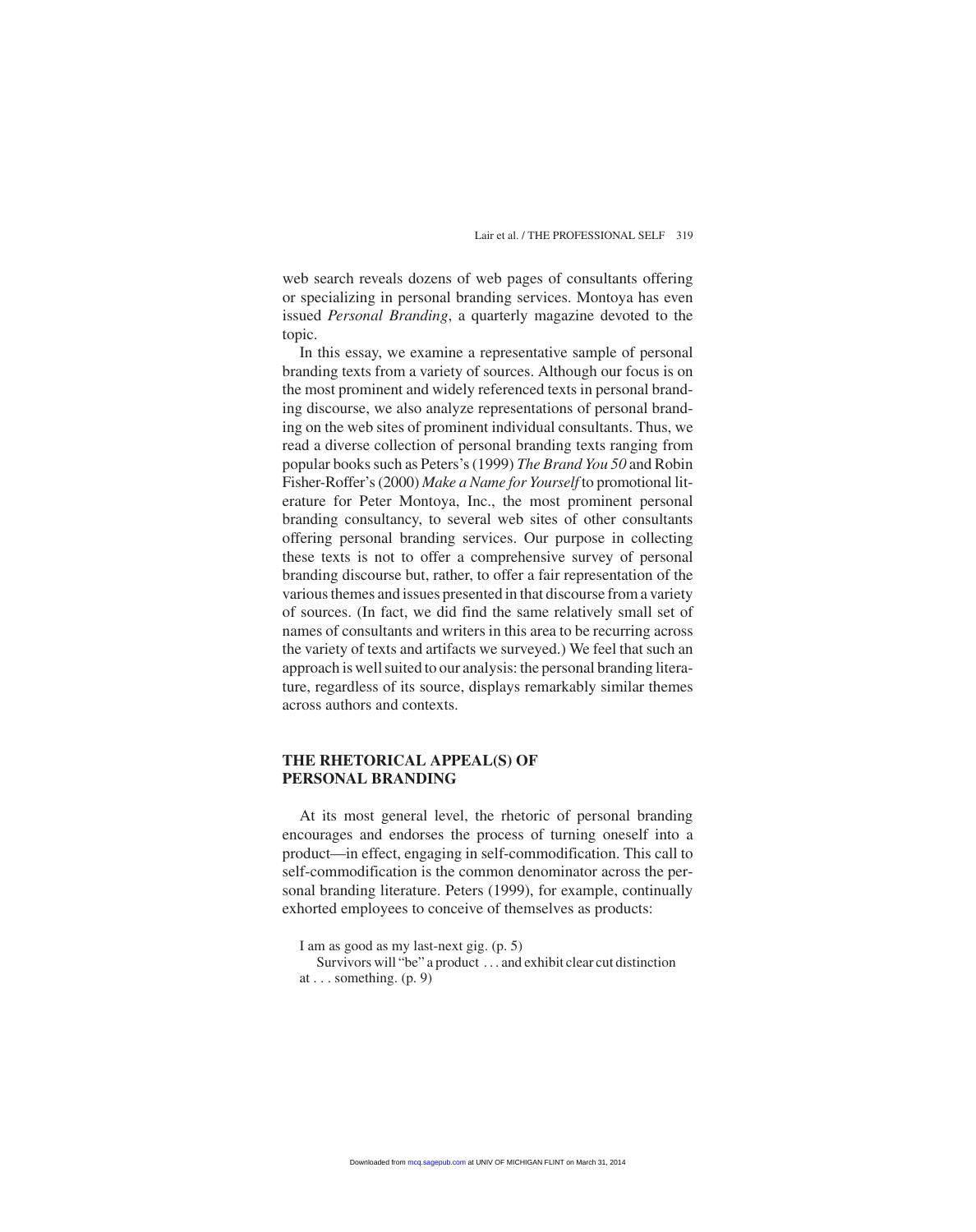#### 320 MANAGEMENT COMMUNICATION QUARTERLY / FEBRUARY 2005

I *AM* MY PROJECTS. (p. 41)

Everybody *is* a package. ("He's a ball of fire." "She's a pistol." "He's the biggest bore I've ever met.") The trick for Brand You is making sure you control your package and the message it sends. (p. 46)

Other consultants and personal branding advocates echo similar calls. For example, William Arruda of Reach Communications Consultancy argued, "Gone are the days where your value to your company or clients is from your offerings alone. Today, people want to buy brands–unique promises of value" (Arruda, 2002, p. 5). Similarly, Jan Austin (n.d.) encouraged clients to view themselves as products rather than people who actively sell products, observing, "Branding makes people, products and services 'easy to buy' because brands operate like magnets. Wouldn't you rather be a magnet that attracts business than someone who sells?" ( $\parallel$  5). Arruda, Austin, Peters, and others all frame the idea of personal branding in a fashion that at least implicitly recalls the unique selling proposition (Olins, 2000) of more traditional forms of branding by encouraging individuals to discover and develop their unique qualities as a product and use those qualities as selling points.

Although such statements treat the individual as unique, they do so only on a superficial level. Peters presents Brand You as a veneer of individuality standing in for the real thing. Phillipson (2002) summed up this process:

Peters' latest book [*Brand You 50*] is a blatant call to transform the self into an instrumental object that is constituted and directed by the market. It fundamentally eschews a self that longs for true recognition and acceptance. Instead, it places a premium on those of us who can shift our needs and personae to accommodate the twists and turns of today's economy. (p. 99)

The model of power exhibited in personal branding discourse's call to self-commodification is a different brand of power than the overt commodification-as-domination thesis offered by Marx (1867/ 1967). Instead, discourses such as personal branding invite individuals to consent to their own self-packaging all the while celebrating their sense of personal efficacy. To the extent that this process and the associated discourses rise up from and contribute to a larger cul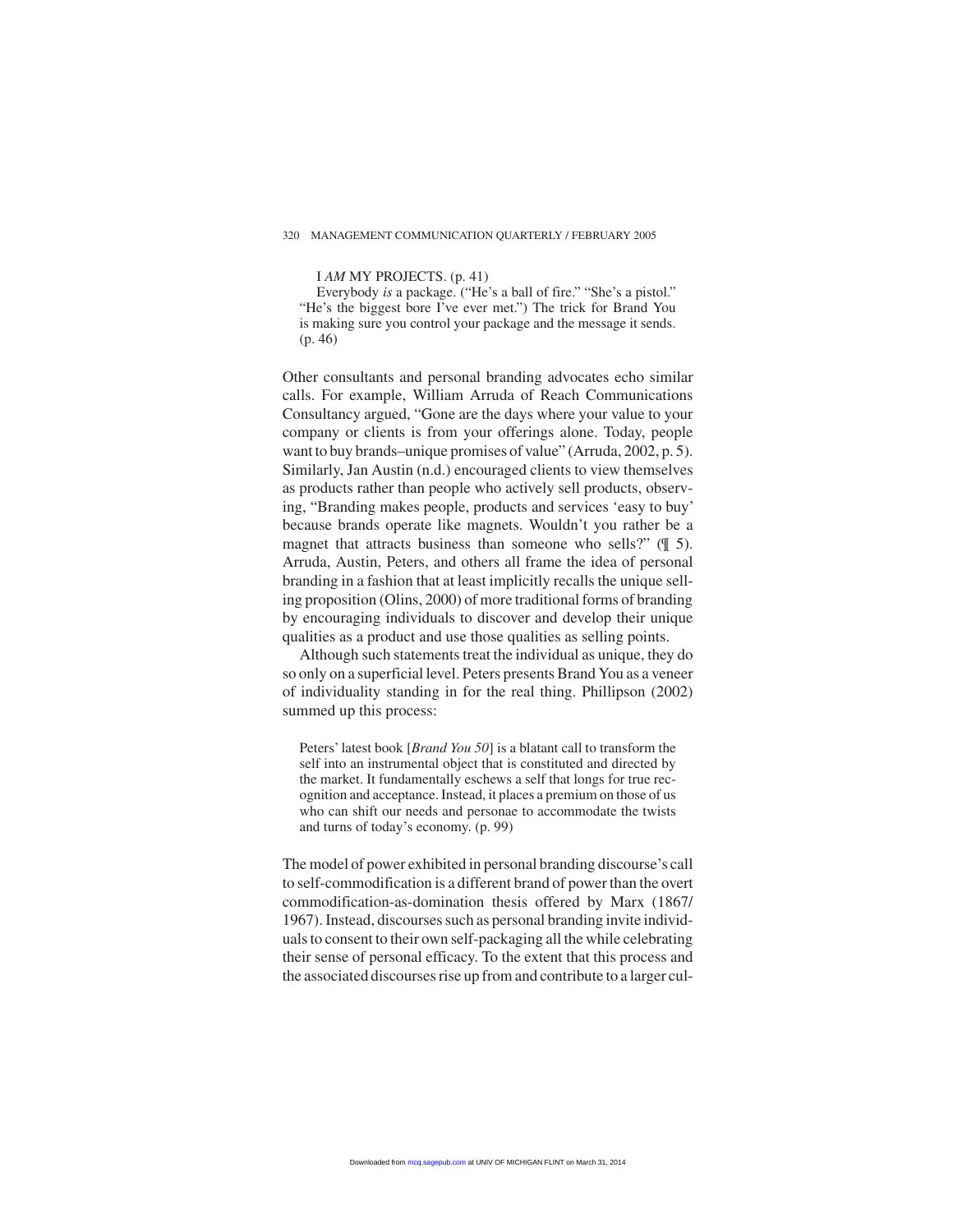tural milieu, personal branding may be seen in terms of the twosided process of hegemony (Gramsci, 1971). Participants are not cultural dupes, but neither are they as free as the rhetoric of the genre in which they indulge would assume (cf. Mumby, 1997).

Employees are encouraged to buy into the personal branding discourse with three strands of argument working together to create a unified vision of personal branding as the perfect solution to a turbulent economic environment. Peters (1999) captured these themes in identifying the general ethos of personal branding:

The point of this book series:

(1) TAKE YOUR/MY LIFE BACK FROM "THEM." (2) SCREW DILBERT: CYNICISM IS FOR WHINERS. (3) SELF-RELIANCE IS ALL AMERICAN. (p. 34)

Peters's remarks exhibit the general tenor of the personal branding discourse. Specifically, the themes sounded by Peters—and the legions of other consultants advocating personal branding—meld together a series of arguments about personal branding as inevitable, as inextricably linked with the American mythos, and as positive or upbeat—a rejection of both cynicism and resignation. We treat each of these themes briefly in turn.

*Conveying inevitability*. Peters (1999) and others argue that like it or not—personal branding represents the only way to survive economic dislocations. The argument goes that, because the economic environment is out of the control of the individual, the individual must be ready to respond to that turbulence. Peters, for instance, argued that "IT IS THE NEW MILLENIUM. YOU CAN-NOT STAND ON A PAT HAND. PERIOD. . . . Unless you've got a trust fund up your sleeve, this radical reinvention of yourself . . . into Brand You . . . is a necessity!" (p. 23). Similarly, personal brand strategist and coach Catherine Kaputa (n.d.) claimed that "there is no security in a job, any job, unless you add value to what the company does, or add value to what the customer gets for his money" (¶ 22). For Kaputa and others, a personal brand is the method by which one demonstrates their ability to add value to the company thus providing oneself with at least some degree of security. Taking control of your own success and security in a turbulent economy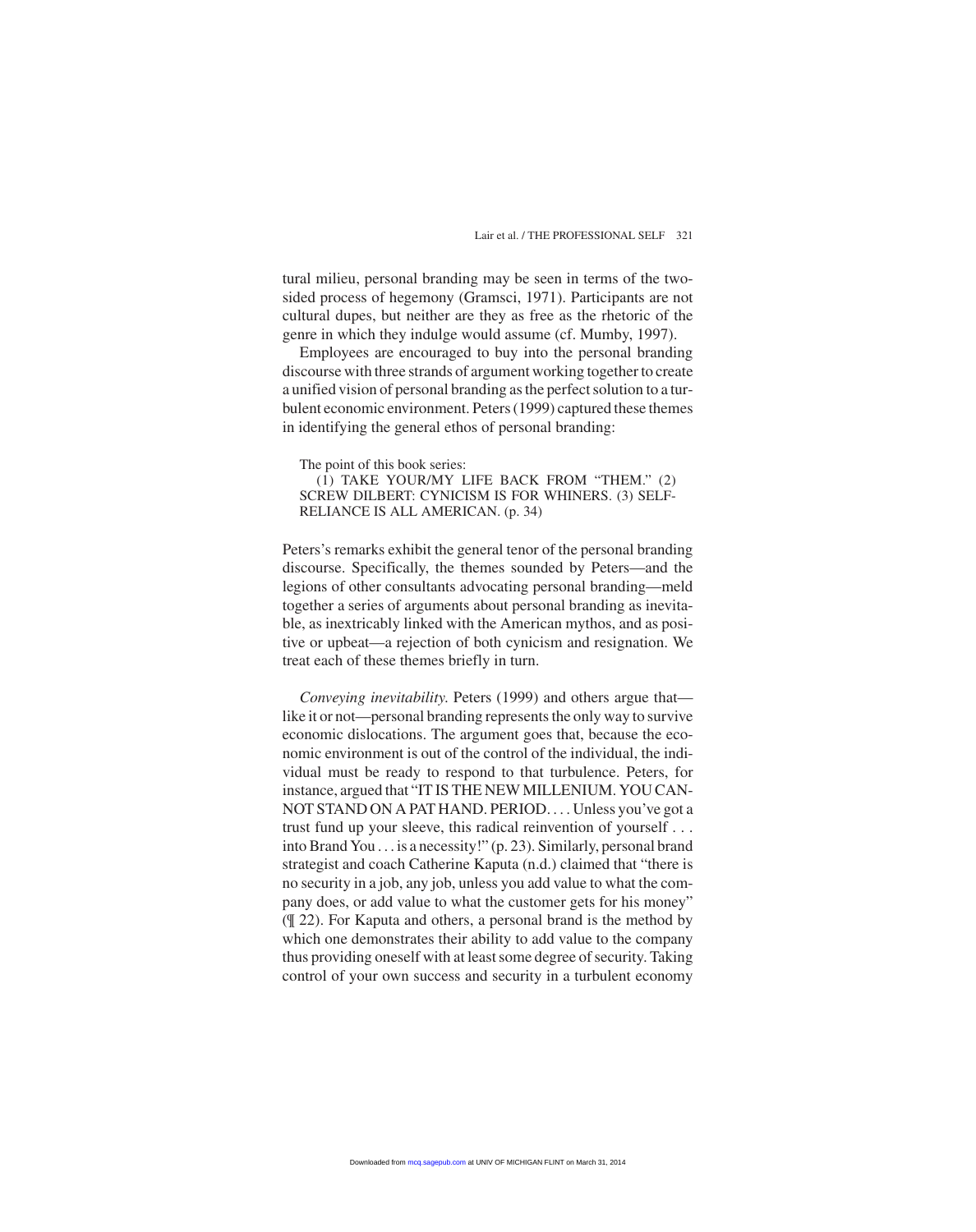through the development of a personal brand becomes even more urgent as personal branding becomes more popular. Reach Communications Consultancy explicitly advances this argument on its web site, arguing,

It is only a matter of time before your peers or competitors jump on the "brandwagon." So uncovering, building and nurturing your brand now will ensure that you get out in front of the pack and experience professional success beyond your dreams. (*1-2-3 Success!*, n.d., ¶ 4)

Thus, personal branding attempts to guarantee its success through a cycle of inevitability: Economic turmoil is inevitable; personal branding is the solution; others will brand themselves; therefore, you *must* brand yourself to succeed. Consultant Jan Austin captures this personal branding imperative well on her web site with the admonishment that "everyone must learn to use unconventional methods in order to stand out and command the attention of one's audience. *YOU MUST BE A BRAND*!" (Austin, n.d., ¶ 1).

The root metaphor of much of this advice, as in most advertising for technology, is that of a race that must be run. The fear is constantly of falling behind or not being able to catch up.

*The American mythos*. The highly individualistic nature of personal branding resonates strongly with the by-your-own-bootstrap mythos that has historically played a central role in American culture in general and American business culture in particular, as well as with the neoliberal economic philosophy that has become so prominent for many Western governments. In this manner, personal branding speaks into the long-standing presupposition perhaps most famously articulated in Horatio Alger's (1990) 19thcentury novel, *Ragged Dick*—that a strong work ethic, centered on individual initiative, is the key to realizing the American dream. The personal branding literature consistently positions individuals as responsible for charting their own futures. Kaputa (n.d.), for example, played on the bootstrap theme by writing on her web site that "self branders establish the greatest freedom, which is responsibility. Self branders make their own luck [and] create their own opportunities. Self-branders are always working for themselves,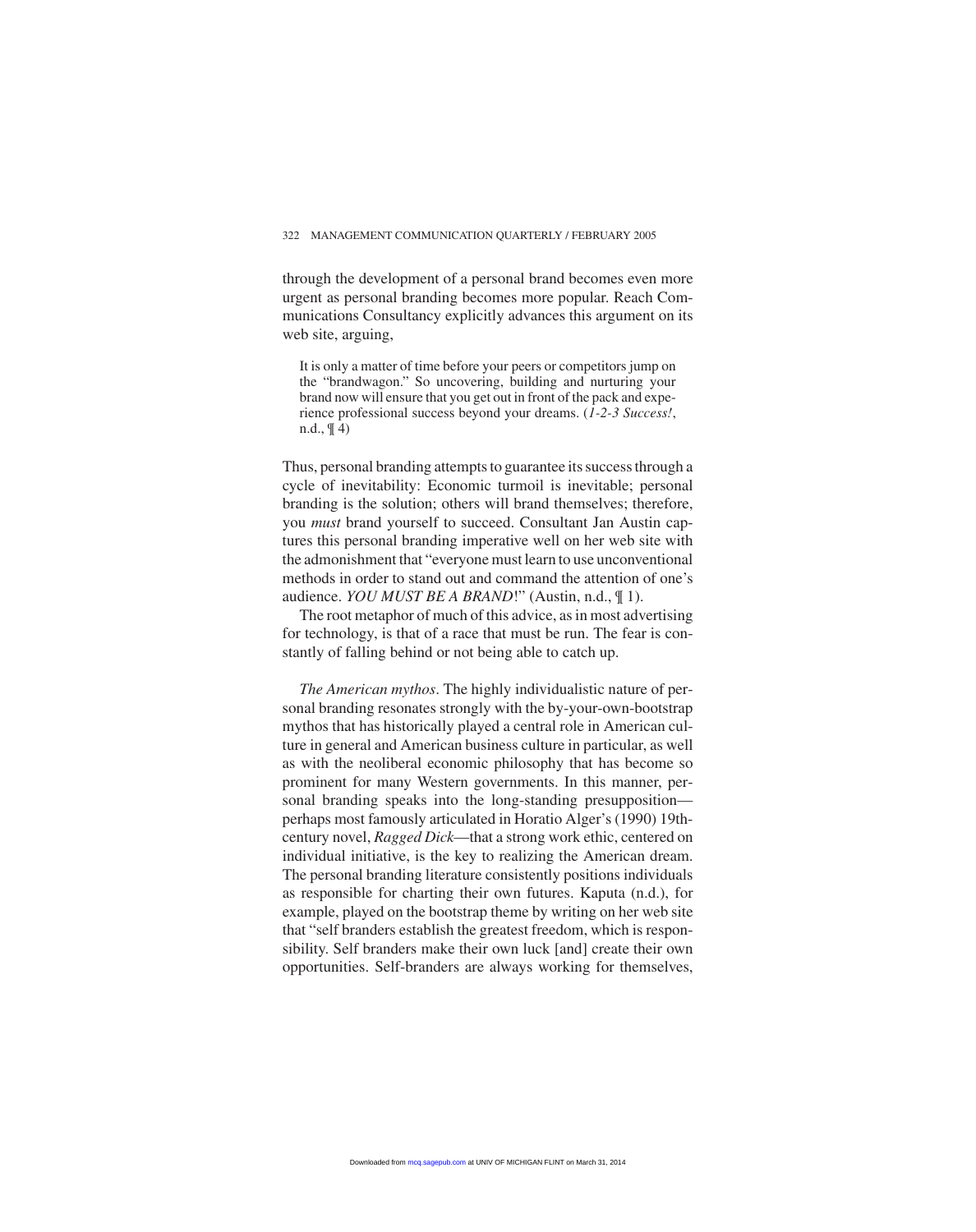even when they are working for a boss" (¶ 24). Not only does Kaputa draw on American notions of self-reliance, but she also connects such self-reliance to the equally American celebration of freedom.

Such connections are common from personal branding consultants; often, the turbulent economic environment is portrayed as a uniquely exciting venue to exercise Americanism. Nowhere is this connection more striking, however, than in Peters's (1999) explicit connection of personal branding to the American mythos:

America has always been the *Self-Help* Nation. *Bootstrap* Nation. *Pioneer* Nation. In the early years of our democracy, everybody provided for themselves and their families (and their neighbors in times of need). Nobody expected to be taken care of. Self-reliance, independence, and the freedom that goes with them were what we stood for, what defined us. And then, about 150 years ago, when Giant Corp. arrived on the scene (Giant Govt. came about 75 years later), we started to lose "it." Our Franklinian "it." Our Emersonian "it." We succumbed—exactly the right word—to Babbitry. To Big. Corp.-That-Will-Be-Mummy-and-Daddy-for-Life. (p. 14)

Here, Peters positions personal branding not only as a highly American phenomenon but also as one that restores traditional American values lost in the era of Whyte's (1956) *Organization Man*. Personal branding is desirable because it affords individuals a strategy to negotiate a turbulent economy and it recaptures the ideals of selfreliance and self-sufficiency embodied in American icons such as Benjamin Franklin, Ralph Waldo Emerson, and Horatio Alger.

*Disidentifying with cynicism*. Finally, the arguments for personal branding are unassailable within the walls of Brand You: to attack the idea is to be cynical; and to be cynical is to throw your hands up and take what the economy gives you. Peters (1997, 1999) repeatedly railed against cynicism, often using Dilbert cartoons as a target of his ire:

We want (desperately) an anti-Dilbert character. (I love Dilbert. He's right. He's funny. But I hate the cynicism, except as a wake-up call. It's my life, and I'll not spend it pushing paper in some crummy cubicle. And you?) (1999, p. 39)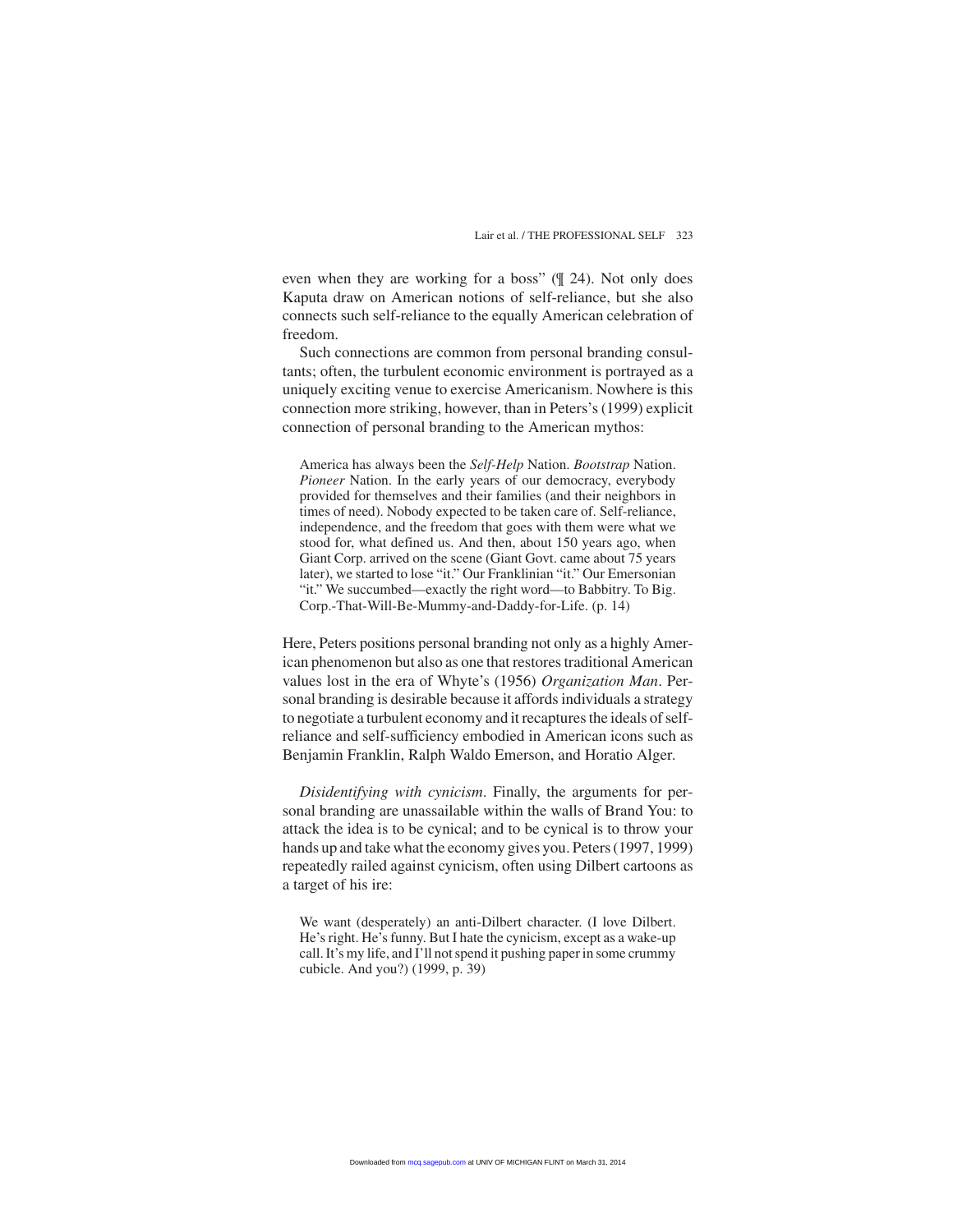#### 324 MANAGEMENT COMMUNICATION QUARTERLY / FEBRUARY 2005

Other consultants similarly frame personal branding as a positive, solution-oriented effort. Kaputa (n.d.), for example, argued that "acting like a self brand arises out of the decision that you want to take control and that there is more to do. You want to be part of the solution, not complaining about the problem" (¶ 23). Personal branding advocates consistently stress a positive outlook consistent with both the portrayal of economic turmoil as inevitable and the call to American-style self-reliance: To give in to the turbulence is to accept defeat; to lose faith in one's ability to succeed is to give up on the American dream. Cynicism, then, is not an option; it can only prevent one from succeeding. Instead, personal branding encourages individuals to embrace the challenge of the contemporary economy by using personal branding as a strategy to succeed, leaving the cynics behind to have their situations dictated to them by the whims of the economy.

Taken together, each of these general appeals works to form an interlocking series of arguments insulating personal branding from criticism. Personal branding proponents demonstrate an awareness of the potential criticisms of personal branding and attempt to dismiss them outright. For example, Peters (1999) wrote, "I don't know about you, but I don't feel in the least bit offended, demeaned, or dehumanized by the thought of Brand You or Brand Me. Or Me Inc., another of my favorites" (p. 26). Similarly, Montoya (n.d.) argued, "A Personal Brand is not you; it's the public projection of your personality and abilities. That doesn't mean you are losing 'you the person'; it does mean you are shaping the perception people have of 'you the person'" (¶ 1). Each of these defenses of personal branding is in fact bolstered by the circularity of the arguments above: Professionals should not feel guilty about branding themselves, because branding is a necessary response to inevitable economic turmoil and a very American response in terms of the celebration of individual enterprise. And, after all, any criticism of the strategy is just plain cynical. In effect, then, these arguments work together to close in on the discursive space necessary to resist the encroachment of branding discourse into deeper issues of personal and professional identity. We would characterize this argumentative containment as a prime example of what Deetz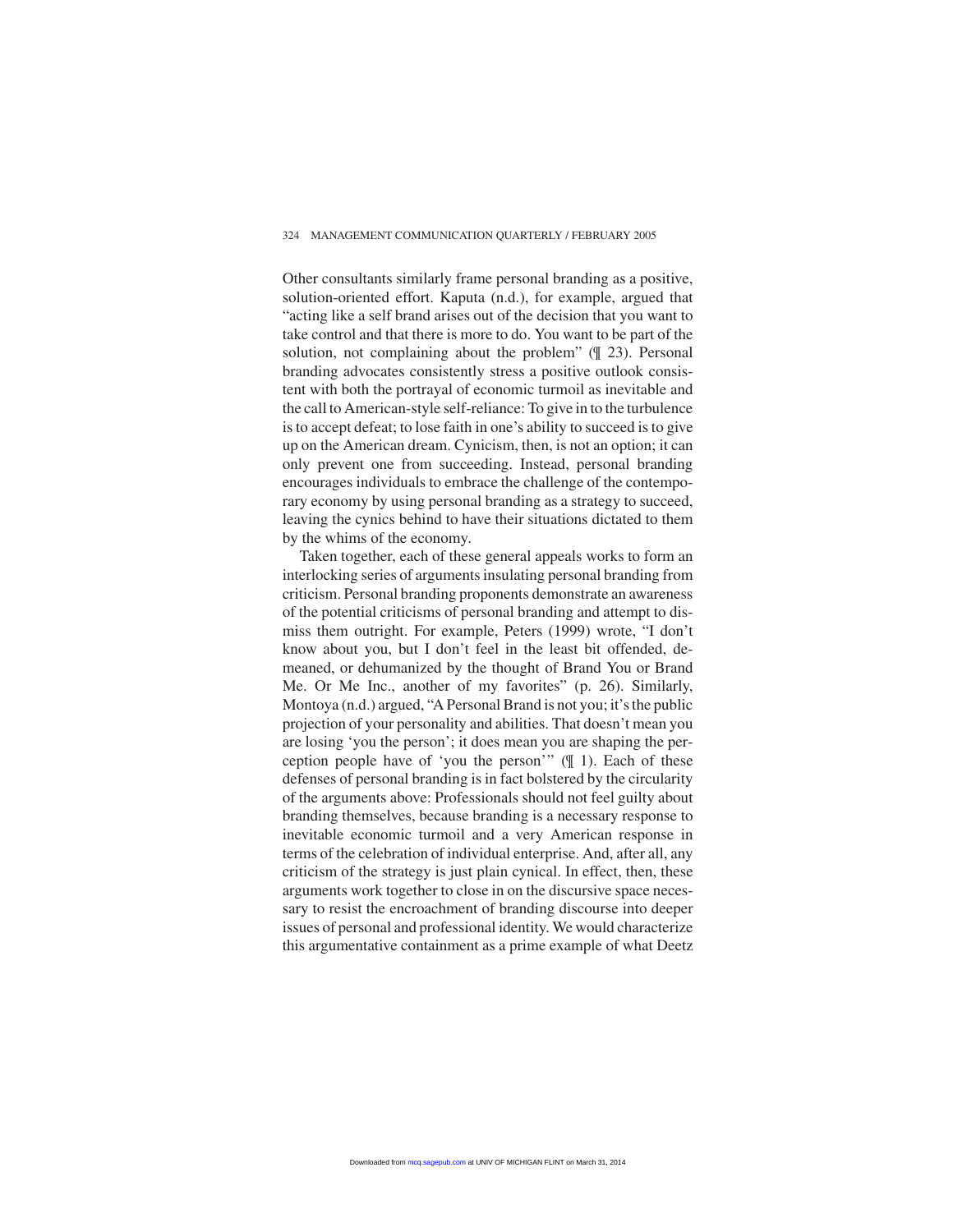(1992) termed *discursive closure,* referring to the control of communication where alternatives to the dominant position scarcely have a chance to be heard.

Personal branding is by its very design reductionistic because of its style of expression. Also, it diverts attention from what Weber (1978) would have called more substantive aspects of individual rationality and identity and toward superficial and technically executed representations. Weber was certainly aware of the power of representation in his interpretive sociology of organizations; in fact, he accorded organizational images a certain reality when people acted as if those images were important. On the other hand, Weber was deeply concerned that modern rationality would play out in such a way as to obscure penetrating questions about values, identity, and decision making. This was a concern for organizations as well as individuals. Although we are certainly not suggesting a sharp line between substance and representation (see Burke, 1945/ 1969), we do observe ways in which one's identity (and role performances) can be represented in more or less reductionistic ways. Reduction, as Burke (1945/1969) observed, is a type of representation and, in his way of thinking, an expression of motives. But just as the representation can stand for the thing represented, so can the thing represented stand for the representation. So, the real questions become the following: What sort of symbolic equation are we favoring by using personal brands? What does brand identification highlight? Obscure or conceal? Ultimately, in this case, one can choose (or not choose) to surrender identity projections to the fleeting dictates of fashion.

With personal branding, the rhetorical adjustment of the self to the whims of management and how-to trends becomes not only a strategic activity one has to do but what one actively pursues as a personal goal—at least if we take the web sites of personal branding consultants seriously. Personal branding offers itself as a proactive, personal option and in some ways, it is. But it also suffers from the constraints of an overpackaged, time-bound genre of selfexpression that scarcely asks for much self-reflection. Indeed, personal branding leaves little room for audiences to experience authentic selves (or in Burke's, 1945/1969, terms, multiple "motives").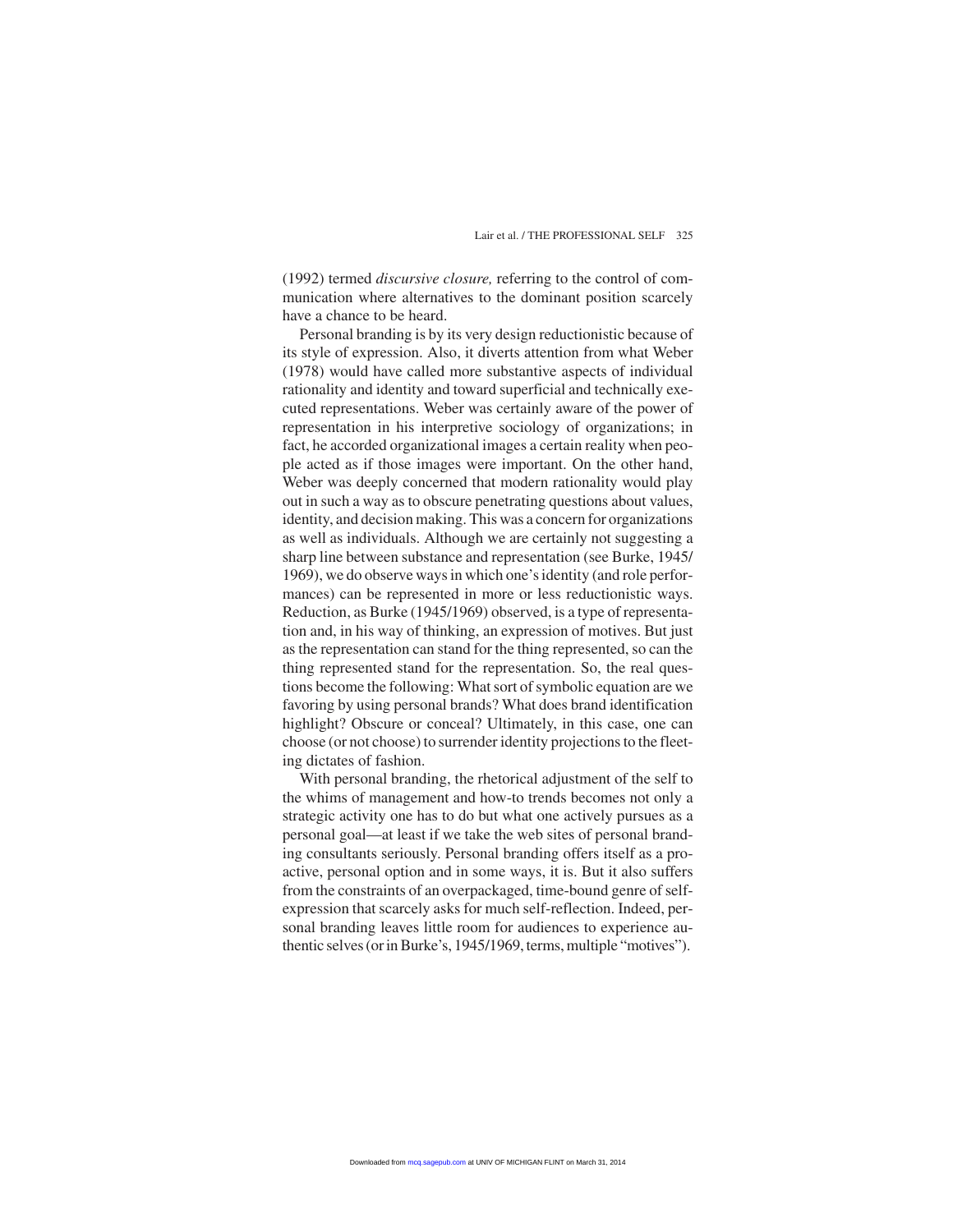# **THE CULTURAL CONSTRAINTS OF PERSONAL BRANDING**

#### **PERSONAL BRANDING'S IMPLIED MODEL OF WORK AND LIFE**

Once one steps outside of the circular arguments with which personal branding insulates itself from criticism, the unintended consequences of the strategy become apparent. In addition to (or perhaps because of) persuading employees to turn themselves into saleable commodities, the personal branding discourse underscores several ongoing social pathologies including overwork and the erosion of personal relationships.

Certainly, the by-your-own-bootstrap themes echoed by personal branding consultants call on individuals to stand out from their competitors through hard work. Unfortunately, hard work is often defined in quantitative rather than qualitative terms. Psychologist Phillipson, in her recent book *Married to the Job* (2002), drew an explicit connection between the Peters's (1999) ideological stance toward work and the pathological role that work plays in the lives of her patients. Phillipson offered a unique and compelling argument that our obsession with work is due not only (or even primarily) to our drive for consumption (cf. Schor, 1992) but, rather, to the fact that work increasingly provides the emotional connections that we lack in our (post)modern lives. Framing work through personal branding seems to strengthen the forces driving the dramatic increase in the American workweek at a time when some other industrialized nations are decreasing their working hours.

Time spent is a zero-sum game. If we spend more time working, we spend less elsewhere. Phillipson (2002) certainly saw this connection in her patients. But personal branding's effects on relationships threaten to be more direct by calling for the worker to sacrifice family and relationships in the interests of developing and maintaining Brand You. Peters (1999), for example, wrote,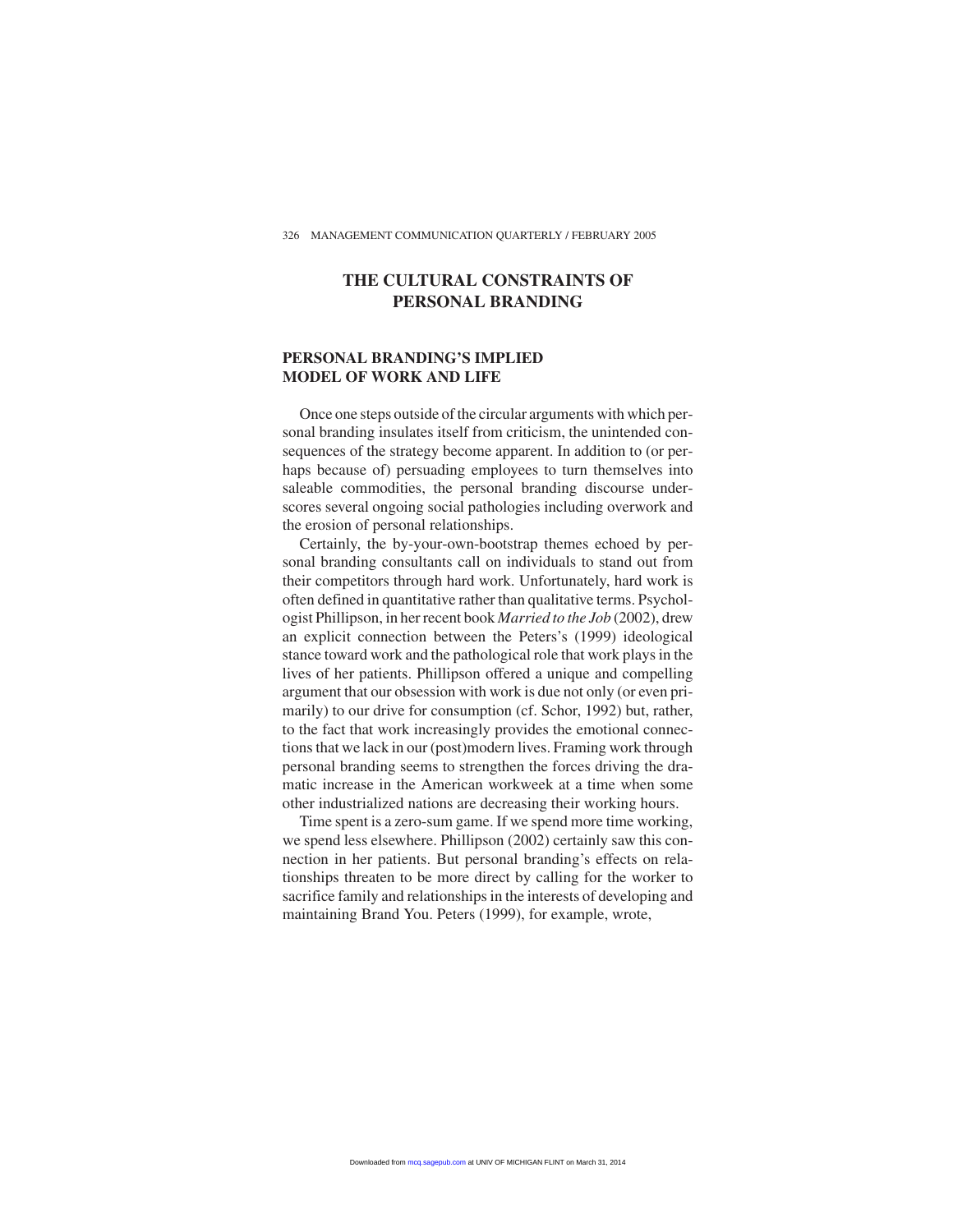If Brand You is about your signature WOW Projects . . . and it is . . . then you must somehow (consult the Time Management gurus) weed out the 96(*!*) percent of distractions . . . and Work-the-Hell-Out-of-Your-Signature-WOW Project (come Bloody Hell *and* Bloody High Water). We all know folks who are going to . . . start a business . . . write a book . . . learn to skydive ...build a house . . . as soon as they "find the time." *BULLSHIT!* When you CARE you MAKE the time . . . and if that means saying "NO!" to your friends, your spouse, your kids (hey, I never said there would be no sacrifices), well, there it is!

(When I'm at work on a book—i.e., now—I am unspeakably rude to friends, family, colleagues. Sometimes correspondence goes unanswered for a . . . year. And far too many Little League games have been missed. And Mom has gone far too long without a phone call. Etc. Fact is: I don't know how else to do it?! And there may well be no other way?) (p. 72)

Here, Peters calls for individuals to place their brands above their relationships. Other consultants take the idea of branding even further by arguing that personal branding as a strategy should be *imported* into relationships to save them. Consultant Chuck Pettis (n.d.), for example, relayed the narrative of one of his clients to make this point: "Will theorized that 'Branding works for our clients, why won't it work for me and help me 'sell'my 'product'(i.e., me) to my 'customer'(i.e., my wife?)" (¶ 11). The discourse of personal branding, then, threatens to either lead people to ignore their relationships or to commodify such relationships within the frame of a market discourse.

Certainly, areas of personal life beyond time and relationships are jeopardized by the incursion of branding discourse into issues of personal identity. In this essay, however, we would like to focus our attention on personal branding's implications for broader social issues revolving around dimensions such as gender, race, age, and class.

We will develop the gender-based analysis in some detail because of gender's obvious presence in the texts under study. With race, age, and class, we wish to make parallel observations in terms of their potent absence from the discourses of personal branding.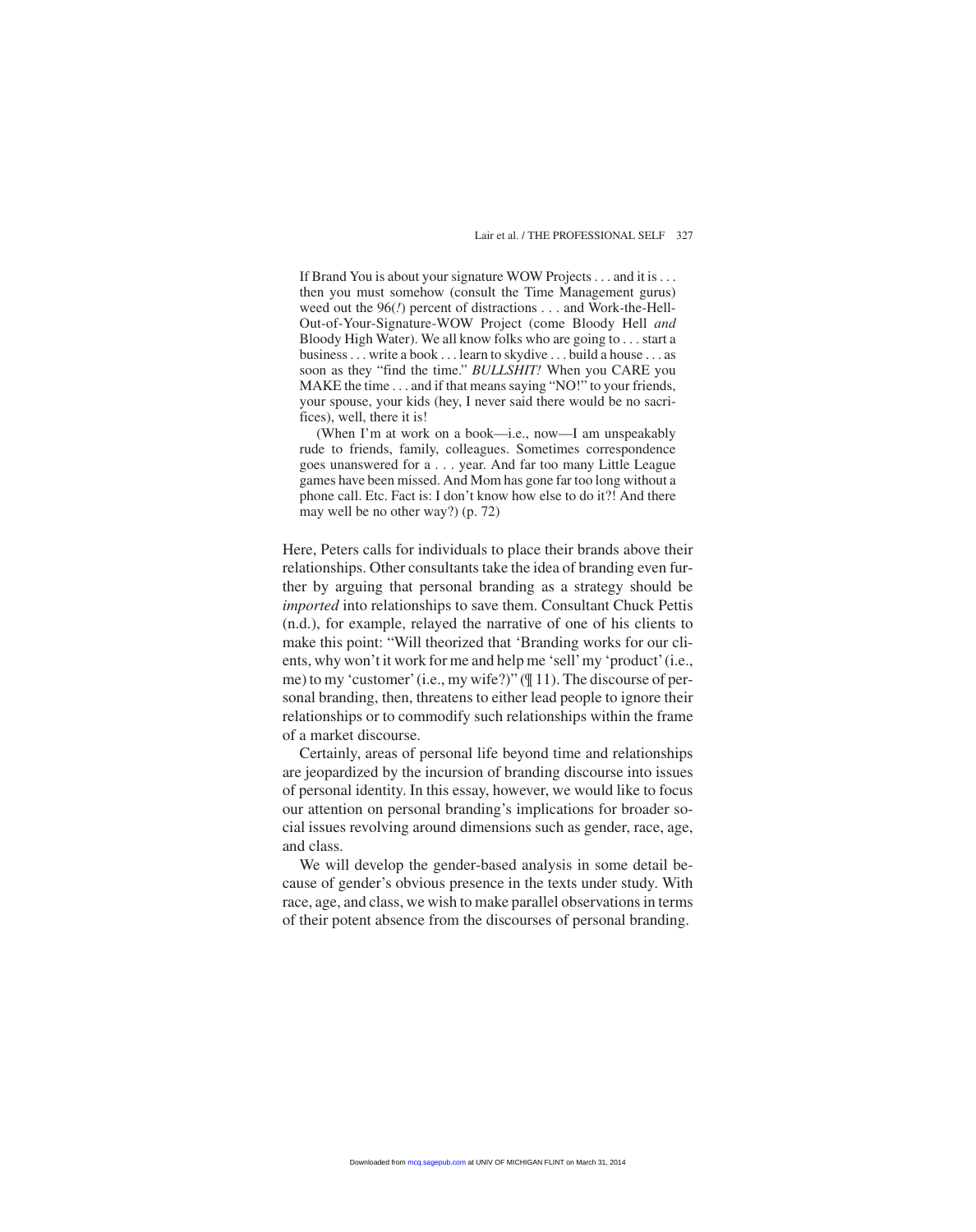#### **GENDER-BASED LIMITATIONS TO PERSONAL BRANDING'S IDENTITY MANAGEMENT**

Personal branding has the potential to objectify all workers; however, for women, the concept of personal branding may be even more problematic than for their male counterparts. In particular, personal branding promotes a feminine surface identity and a masculine internal identity, all the while perpetuating the work/home dualism. Personal branding encourages women to get ahead at work, work as hard or harder than their male counterparts, and reach for the top but also to look womanly, take care of their external appearance, be there for their children and husbands (if a woman has them—but recognize that if she does, she may not be viewed as a 100% company woman), and routinely act in the caretaker role at work.

Although women are urged to adopt the external appearance of culturally defined femininity, the personal branding literature also insists that women internally deny that same feminine identity. Since the 1970s, books about organizations such as *Games Mother Never Taught You: Corporate Gamesmanship for Women* (Harragan, 1977) and *The New Executive Women: A Guide to Business Success*(Williams, 1977) have been telling women that to succeed in industry, they must diminish the feminine and embody the masculine—but not on the *outside*, of course! The message is that femininity is deficient when it comes to organizational success and that, to succeed, women need to adopt particular strategies to deny the feminine. Personal branding sends the same message but in a much more covert manner. The danger for working women who buy into personal branding lies in what personal branding rules out while offering the appearance of empowerment.

An example of this can be seen in Fisher-Roffer's (2000) *Make a Name for Yourself: 8 Steps Every Woman Needs to Create a Personal Brand Strategy for Success*. Fisher-Roffer's book, a prominent text in the personal branding literature, explicitly takes the personal branding concept into a gendered context thus affording an excellent window into the gender-based implications of personal branding discourse. Fisher-Roffer claimed she targets women because "I haven't found many [books] that resonate with a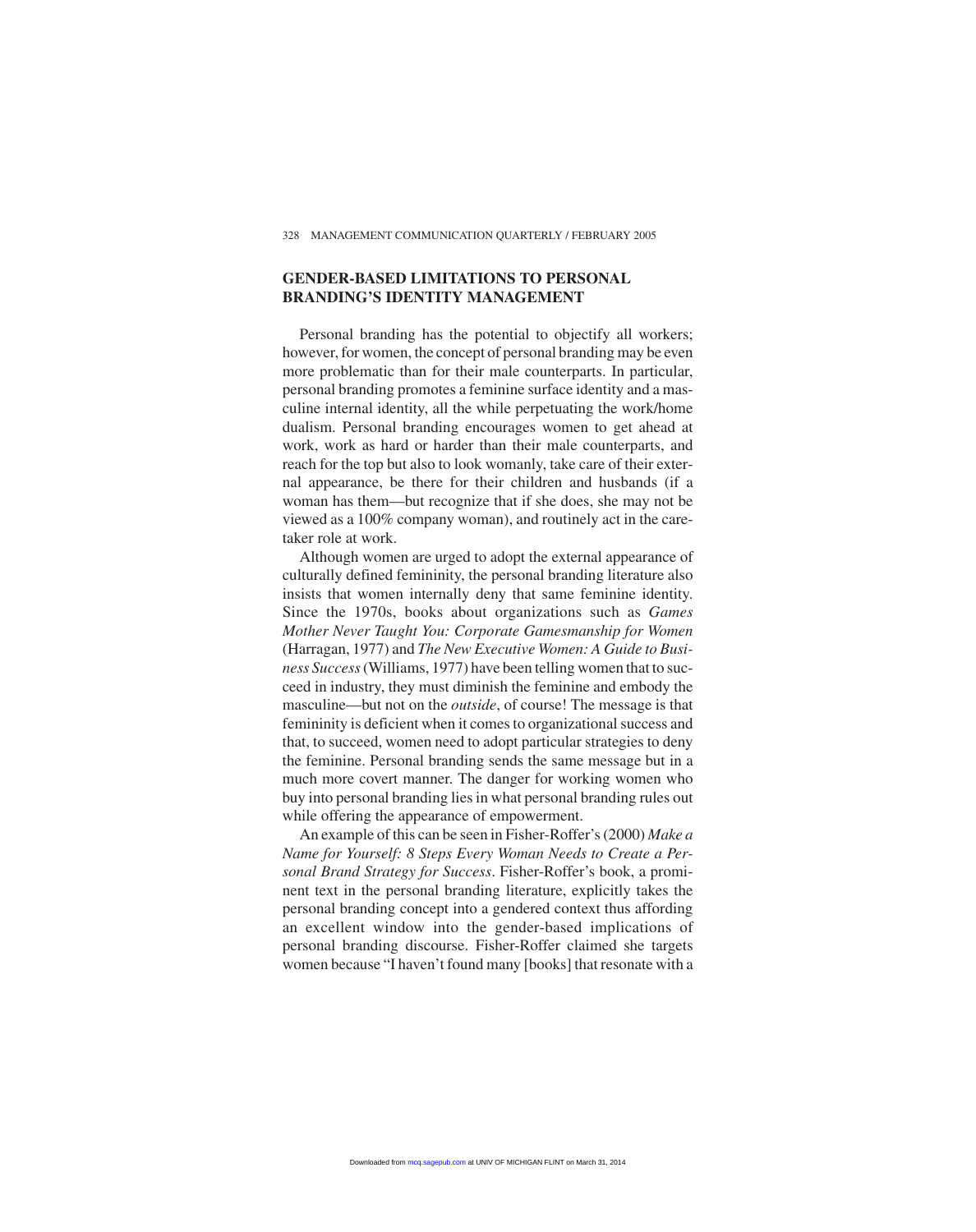woman's emotional experience in striving to get ahead in work" (p. 8), going on to claim that:

Building a personal brand strategy allows us to wield our truest selves. Instead of an assault on the marketplace, we come bearing the gift of our own best qualities, packaged in a way to attract precisely the people who need us, and want us, and will appreciate us the most. (Fisher-Roffer, 2000, p. 8)

Although at first glance such statements seem relatively innocuous, a closer examination of the ways in which women are asked to brand themselves proves to be problematic. Women fight against the stereotype of being a sex object in the workplace (Wood, 2001). Fisher-Roffer did not say that women should attempt to be sex objects, but her book does contain an entire chapter on how to package your brand, complete with hair, make-up, nail color, and clothing tips. Fisher-Roffer also makes more difficult the very real workhome dualism that many women face (Hochschild, 1989). Personal branding exacerbates the problem by simultaneously telling women that they need to act like a brand, be indispensable to their organization, handle every situation, network with the higher ups, and at the same time "be the good girl scout" and have a backup plan for their children's crises (Fisher-Roffer, 2000, p. 101).

Fisher-Roffer (2000) is just one example of how personal branding strategists target working women to make them feel as though they have no other option to get ahead than to brand themselves. Hamby (n.d.) explicitly targeted women by equating personal branding to a marriage. She claimed that you have to treat your brand like a marriage giving it your "unique strengths, values and talents." If you don't give your brand everything you've got, that you will inevitably go through a "brand divorce." Brand divorce, Hamby argued, occurs when women do not give their all to their personal brand and do not accept that fact that "the reality is that we are each responsible for our own business succeeding or not" (n.d., ¶ 7). Hamby places the burden of success squarely on the shoulders of women and tells them that failure is because of their own flaws and mistakes. Similarly, personal branding strategist and coach Kaputa (n.d.) offers a specialized seminar on personal branding for women. Kaputa claims that in this seminar, women will learn to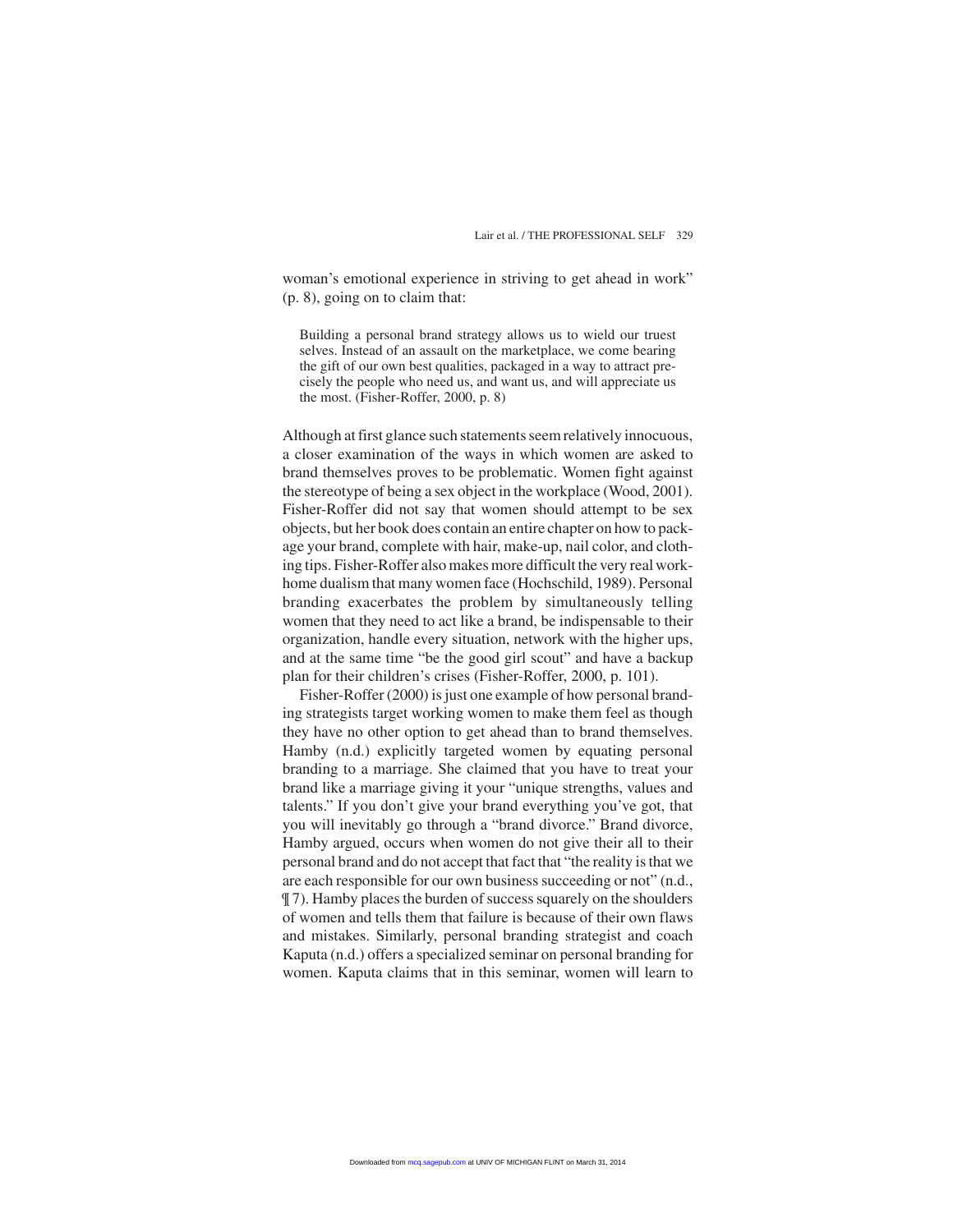"break through the glass ceiling through effective self branding. Women will learn to look at themselves as a marketer would look at a product that she wants to make a winning brand" (n.d., ¶ 1). Once again, women are asked to perceive themselves as products, and to do it willingly and happily, in order to get ahead.

The discourse of personal branding, then, carries with it particularly troublesome gender implications by simultaneously suggesting women feel as though they need to brand themselves to get ahead while at the same time making them feel individually responsible for failure, thus effectively placing women in a discursive double bind. Brands connote consistency of roles, a promise of success, and a standard mode of operation—a daunting task for any human being to achieve. In their double role, working women with families are at risk of suffering an even greater work-home tension by committing themselves to becoming a brand.

#### **AGE, RACE, AND CLASS IN PERSONAL BRANDING**

Personal branding treats race, age, and class in a similar manner by excluding them from conversations of who is allowed to succeed through personal branding. An article found on Latinoforum.com (*Personal Branding Books*, 2003), stated,

It's not clear that everyone can or even should be branded, however. Speak, for example, finds it easiest to teach personal branding techniques to corporate employees; other consultants prefer to work with self-employed entrepreneurs. Montoya, for his part, doubts that everyone has the ability to do the soul searching required to become a brand. Although he feels that the ability to look at oneself honestly and openly is the most powerful and important skill in becoming a good personal brand, he says, "Some people have it and some people don't. I'm not sure if it's something that can be learned or not."  $($  $\parallel$  13)

We would agree that personal branding does not appear to be for everyone, nor does it send the message that it is. Personal branding, by the language it uses, the depictions of those who use personal branding on promotional materials, and the implicit absence of any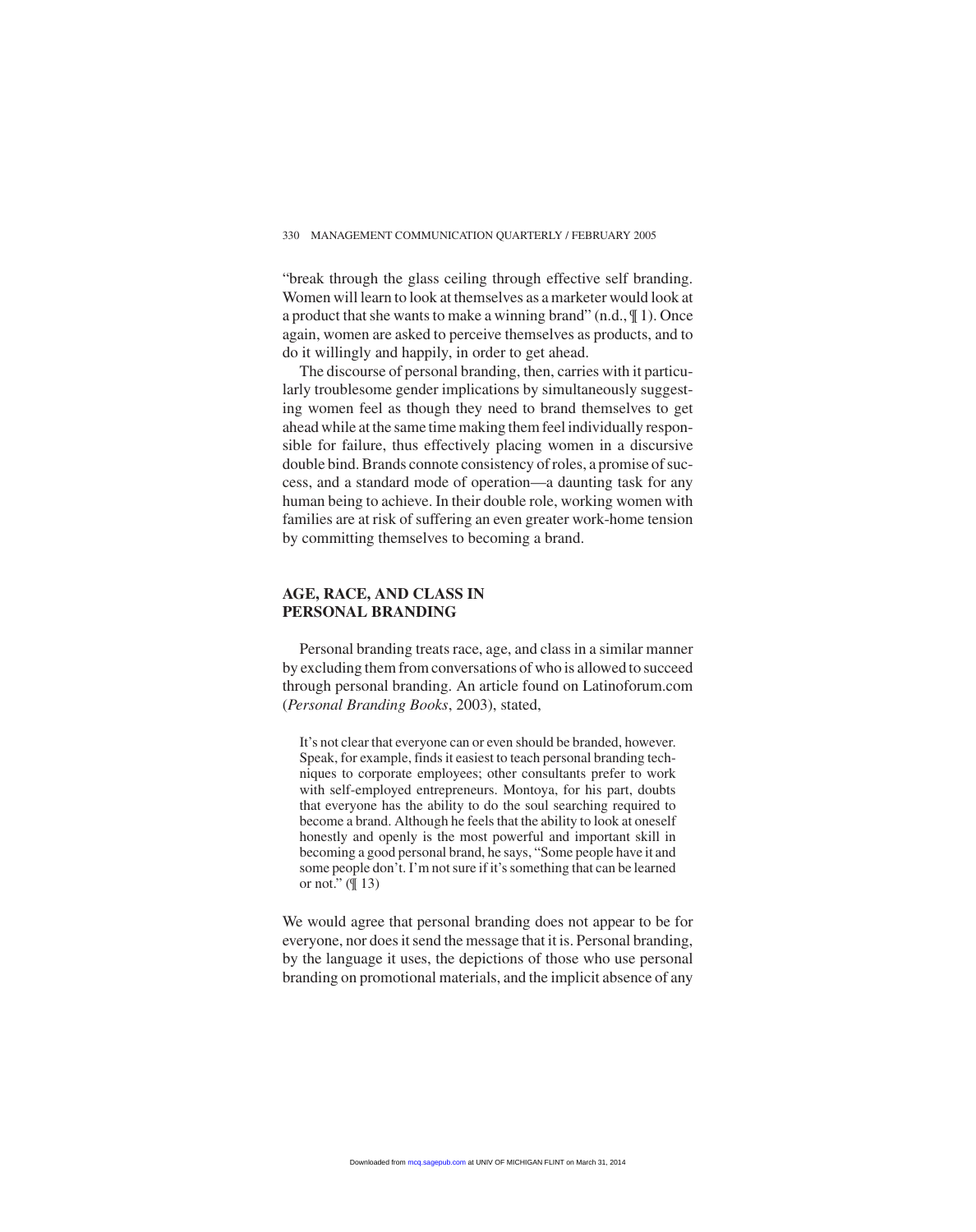discussion of difference, tells us who can be a brand and who cannot. The message of personal branding is problematic for workers in general, but it poses additional problems for workers who fall outside the realm of a White, middle-aged professional.

Age is one aspect that personal branding either ignores or views as a downfall to personal branding. Bergstrom and Holmes (2003) observed that the U.S. labor force will dramatically grey as the number of workers aged 55 to 64 increases by 11.3 million by 2010. The necessity and/or desire of many workers to remain in the workforce longer is often met with resistance, as older workers continue to face discrimination in the face of evidence that demonstrates that they are equally competent on the job (Bergstrom & Holmes, 2003). When older workers apply for jobs, they may run into discriminatory hiring practices; when struggling to stay in their current jobs, they may run into obstacles as well.

Personal branding, for the most part, rarely mentions the unique difficulties faced by the older working population; however, one example stands out. Kaputa (n.d.), a self-described company and personal branding strategy coach, has developed a personal branding seminar specifically for the 50+ market. In this seminar, Kaputa explains why the self-brand concept is crucial for people older than 50. Personal branding asks older workers to turn themselves into products to secure or maintain employment. Older workers are told to "reinvent themselves" for the "second act" when they should be experts in the "first act" (Kaputa, n.d.). From the perspective of personal branding, then, the experience and expertise that come from years of work are beneficial only to the extent that they can be branded as a marketable commodity.

Although age has at least one mention in the current personal branding literature, race does not. We have not found discussions of race, whether in books, on the Internet, in articles, or in marketing materials such as newsletters and brochures. A thorough examination of personal branding web sites and promotional materials revealed only two web sites that had pictures of people whose race was other than White; in all of the pictures, older workers and nonwhite-collar-looking workers were absent. In short, the literature of personal branding is overwhelmingly silent on the issue of race. The only non-White personal branding consultant we found was Stedman Graham, author of the personal branding book, *Build*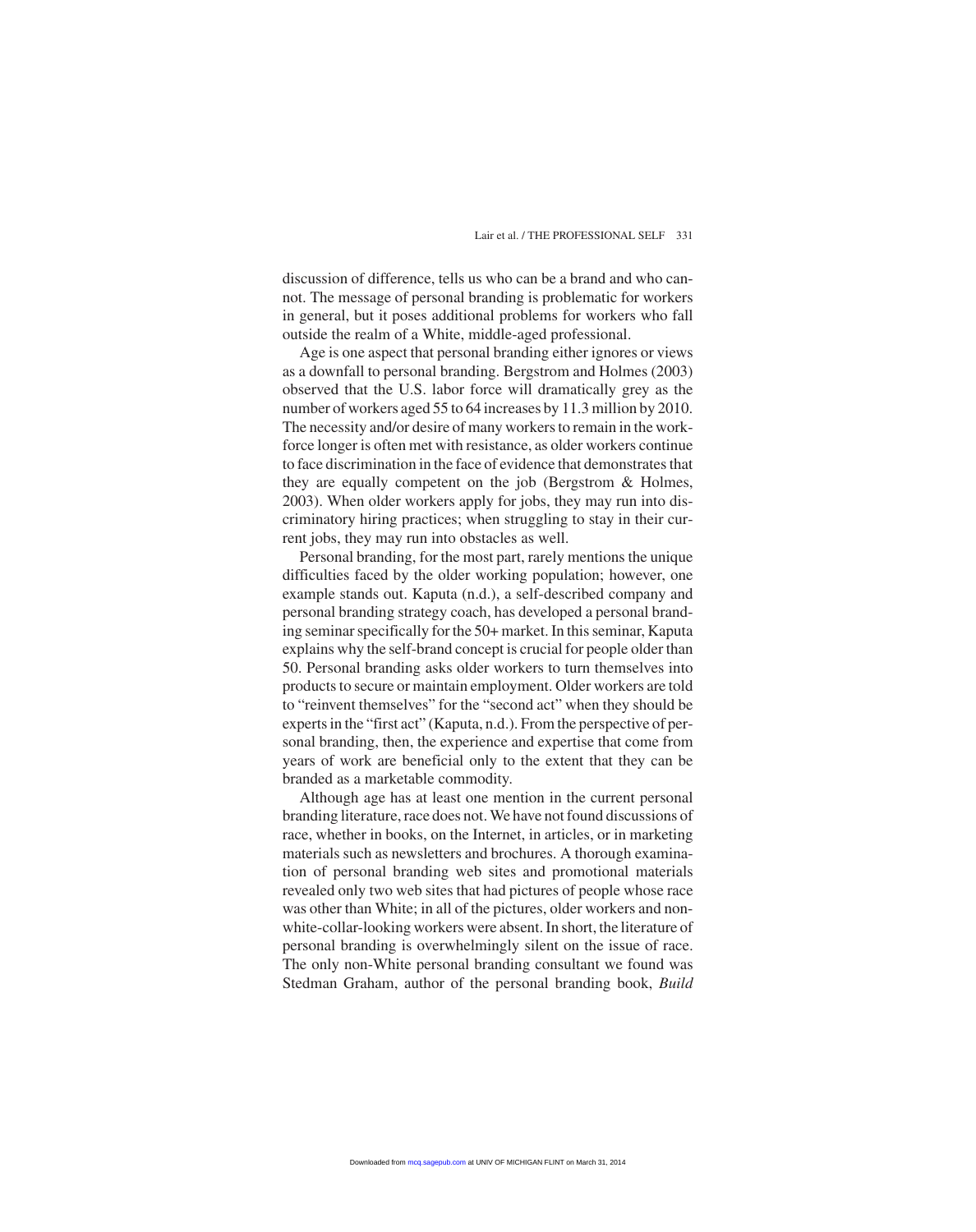#### 332 MANAGEMENT COMMUNICATION QUARTERLY / FEBRUARY 2005

*Your Own Life Brand* (2001). Graham is probably best known for his long-time association with Oprah Winfrey and Graham frequently mentions Oprah as a model in his prescription for personal branding.

The racial blindness of personal branding speaks to the larger racial blindness apparent in organizational studies within the United States. Cheney and Ashcraft (2003) claimed that "organizational communication scholars have said much less about the racial dimensions of work than they have about gender dynamics" and urged "sustained attention to the racial division of labor, for we observe that the images of many professionals are coded for Whiteness, even when the intention to do so is below the surface of awareness" (p. 16). Personal branding appears to support the status quo image or brand, if you will, of the professional as largely White. Ashcraft and Allen (2003) have argued that if a person of color is admitted into the organization, they are expected to conform to the general practice of Whiteness to be viewed as a professional, whereas the white-collar worker is never asked to perform anything other than simply being White (i.e., culturally speaking). Personal branding not only helps to fix the idea of the White professional but also leaves little room for alternative identities.

As for issues of race, issues of class are largely ignored in the personal branding literature. The personal branding literature exhibits a marked absence of class awareness. Although this literature is certainly addressed to a white-collar audience, Peters (1999) framed that audience as "ninety-plus percent of us" (p. ix). Regardless of the accuracy of Peters's "fact," such a statement speaks volumes about the presumed applicability of personal branding as an employment strategy. This elitist perspective, with its implicit assumption that everyone is climbing the ladder, is blind to the limits on possibilities imposed by class positions. Consider, for example, the class differences implicit between the types of jobs available to those in Peters's Brand You world versus those jobs in the condemned Dilbert world (see the appendix). The assumptions behind these differences are predicated on a white-collar work world, presenting options that may not be available in the workplace for those whose jobs offer significantly less room for individual initiative and freedom.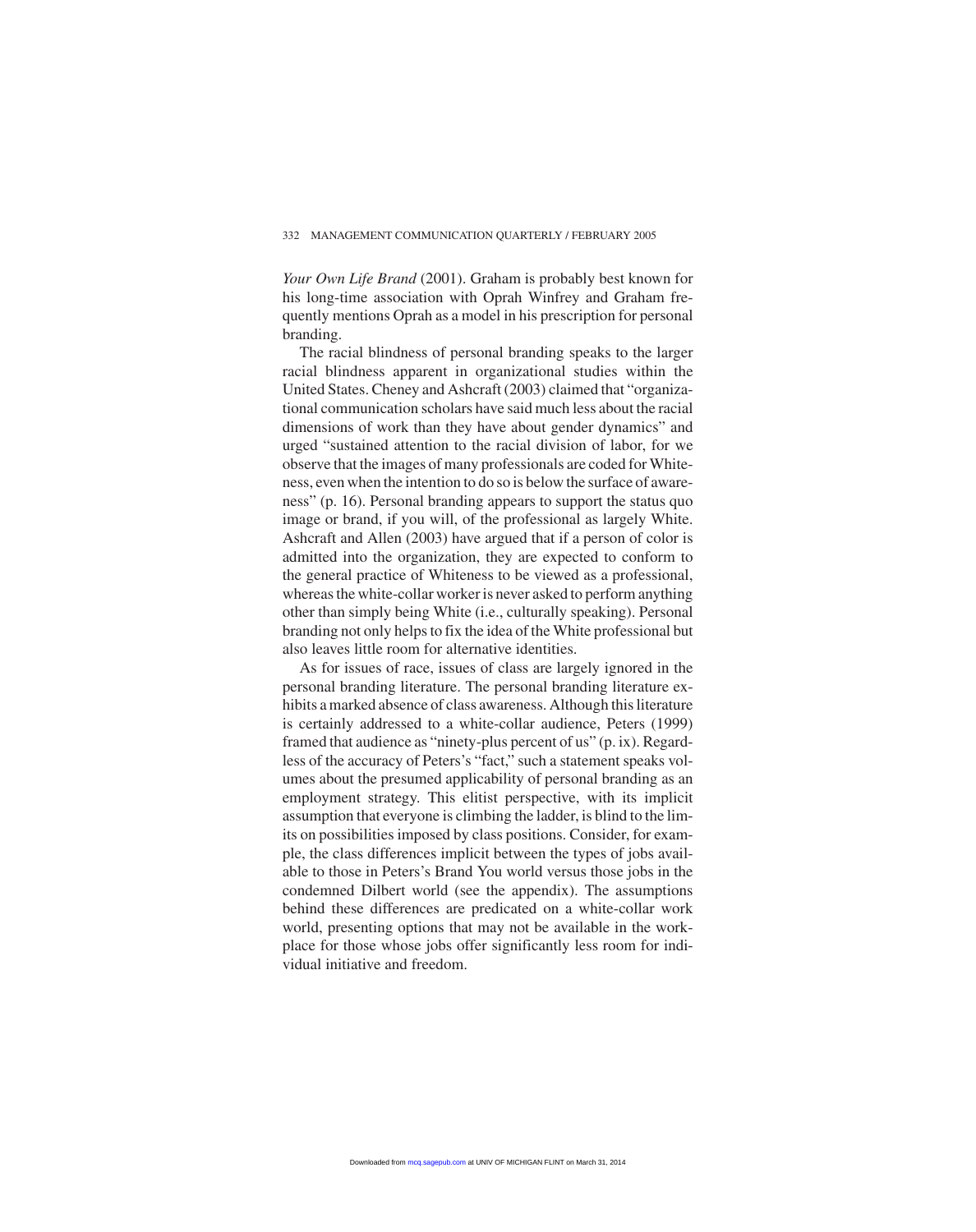The seemingly classless perspective advanced in personal branding discourse, then, functions as a double-edged sword. On one hand, it serves to recast the other side of the self-relianceequals-success mythology—in effect, blaming the poor for poverty. By invoking the rags-to-riches Alger (1990) myth through its emphasis on the individual's ability to succeed if only they can find the right way to promote themselves, personal branding discourse leaves those who are economically marginalized as responsible for their own lot. Their economic failures become simply a result of their inability or unwillingness to package themselves correctly. Missing from this perspective, however, is how service workers seemingly cast as white collar by Peters's reckoning—are to develop the skills and resources that they would need to market themselves; they certainly could not afford the \$5,000 Fisher-Roffer charges for an initial three-hour personal branding consultation (Noxon, 2003).

The message is clear: If you're working in a Dilbert (low-paying service or technical) job, it is because you have not successfully branded yourself; it is no fault of your employer or broader structures or policies. If you are an older worker who is struggling with developing or keeping a career in the current employment climate, it is because you have not found a way to brand yourself for the "second act." And if you are not White you will have trouble finding a prefabricated seminar that seems to invite your ethnic identity. We believe that by ignoring issues of race, personal branding functions to keep the image of the White professional intact. The message is clear in its absence: Race does not appear to be a brandable characteristic.

# **CONCLUSION: PERSONAL BRANDING, ETHICS, AND COMMUNICATION**

The broad tendency of personal branding is to shield itself from ethical scrutiny. This is in part because of the way it wraps itself in an upbeat celebration of democratic choice and opportunity—per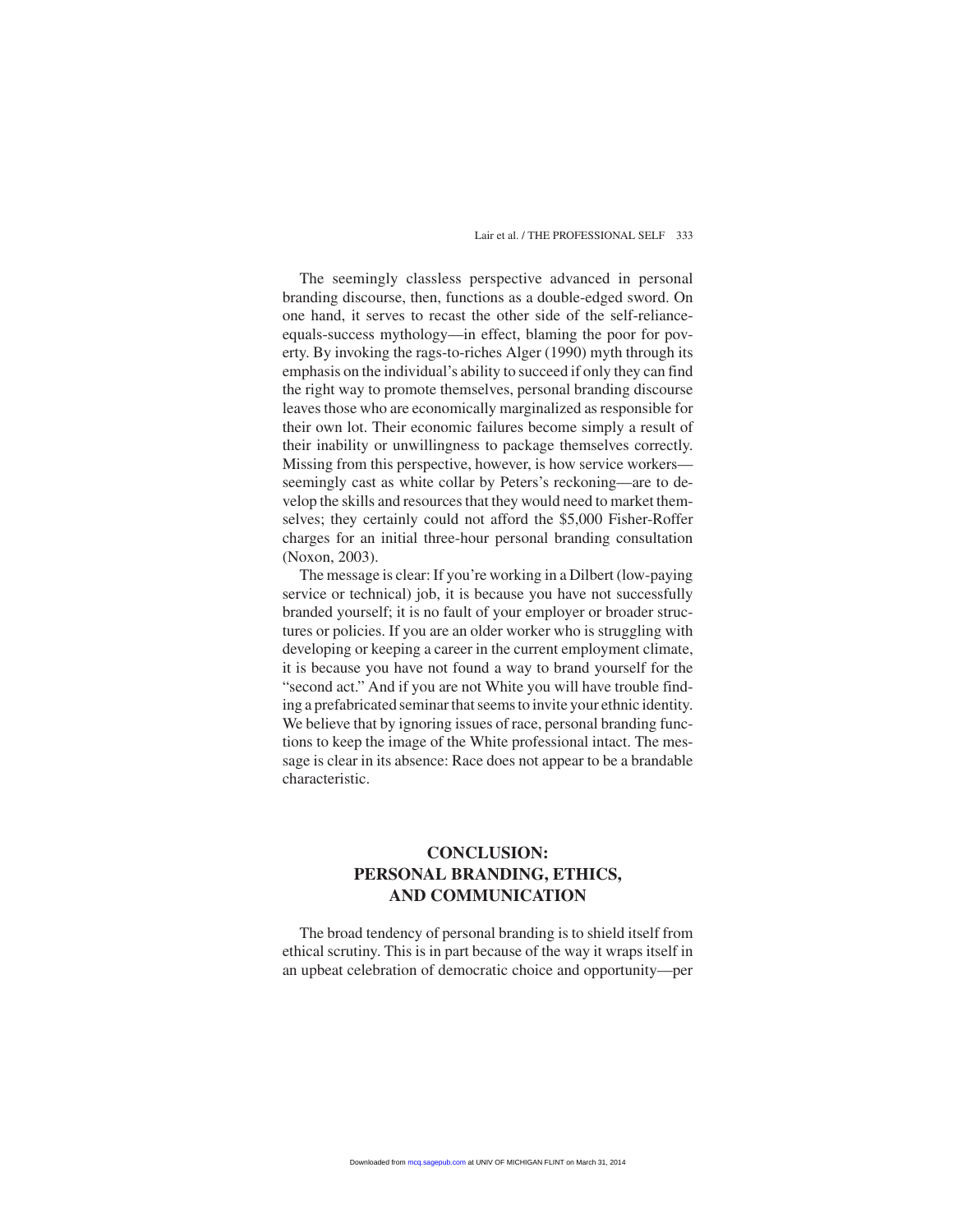the ethos of marketing in general. As we will show, an ethically conscious rhetorical critique of the personal branding movement reveals the true limitations of the movement's claims regarding personal agency and efficacy. At the same time, the movement displays rather narrow conceptions of gender, race, and class. Finally, the movement can function to distort social relations through a further commodification of intersubjectivity. To develop in more specific terms our ethical critique, we would like to consider these four areas: the implied audience of personal branding, the implied individual person, the distortion of social relations, and the diversion from systemic analysis.

#### **THE IMPLIED AUDIENCE**

We are now in a good position to comment on the implied audience (cf. Black, 1970; Wander, 1984) of the personal branding movement. We have already observed some of the gender-oriented, race-based, and class-specific aspects of personal branding—at least as the movement has been articulated by its key proponents. We can now say that the primary audience—though not the exclusive one—is a largely White, male, professional class of middle managers and other dislocated professionals who are seeking a new formula for success in a world seemingly turned upside down. To the extent that other groups are addressed by personal branders, they are either assumed to fit this dominant mold (i.e., by being conspicuously absent from the discourse and imagery of the books, web sites, and seminars) or they are implicitly instructed to resolve individually any tensions that might be present between their cultural norms for work and career and those of the packaged professional. From the sources we have surveyed, we would say that the personal branding movement makes a nod toward diversity in the category of gender but that it in fact perpetuates stereotypes of women and does not adequately deal with either the second shift or the glass ceiling. Age is rarely mentioned; when it is, it is treated as a problem that one must overcome by developing the perfect brand.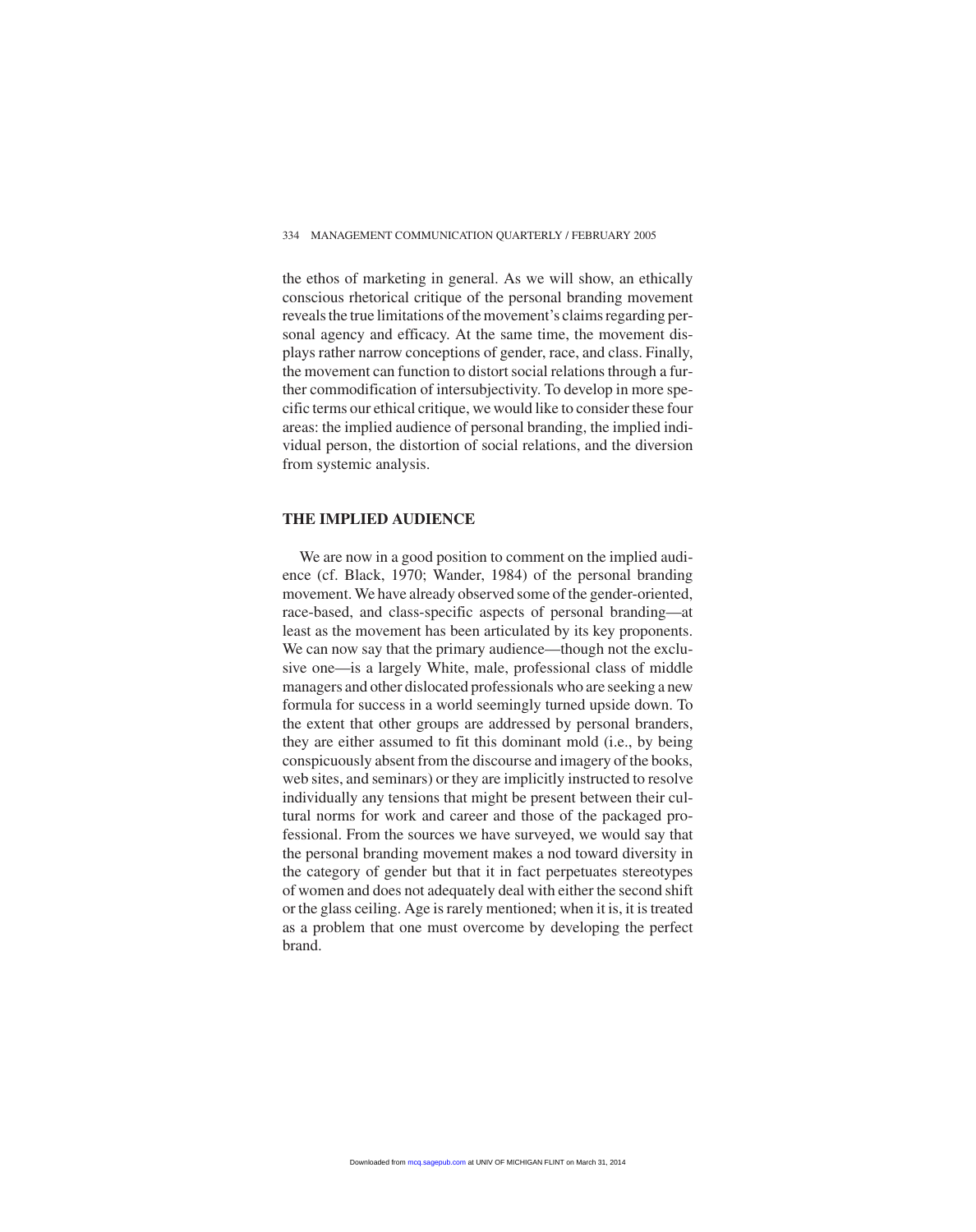#### **THE IMPLIED INDIVIDUAL**

The personal branding movement, as revealed in the web sites, books, and seminars treated here, draws heavily on an ethos of selfreliance and atomized responsibility and on the mythos of the market as a democratic domain of possibility. The position of the individual within the discursive universe of personal branding is both elevated and highly constrained. Although the individual is being told that he or she is the center and urged to formulate and reformulate a distinctive identity, there is little talk of internal spiritual or emotional growth and even less questioning of the system that supposedly requires the branding of self and career. The personal branding movement presents itself as the only reasonable alternative for individual success but does not engage the fact that the range of options under discussion is remarkably narrow, especially when seen in a wider historical and cultural context.

#### **THE DISTORTION OF SOCIAL RELATIONS**

In his controversial book, *The Corrosion of Character*, Sennett (1998) described well how the contingent work culture has not only undermined bonds of loyalty between employer and employee but also has fostered a kind of shallowness in human relations at work. At the same time, organizations of all sorts are renewing their persuasive campaigns that portray their work environments as warm, friendly, supportive, and attuned to the needs of individuals and families. Put in neo-Kantian terms, the ethos of personal branding offers little concern for others and no regard, in logical terms, for the results of generalizing the very kinds of behavior and thinking that personal branding promotes. That is, a professional work world where personal branding predominates would also be one with few enduring bonds and little trust but a great deal of political maneuvering, competition, and cynicism. Social values have little depth beyond their packaging and promotion, and inhabitants of this marketed world would not be expected to hold or demonstrate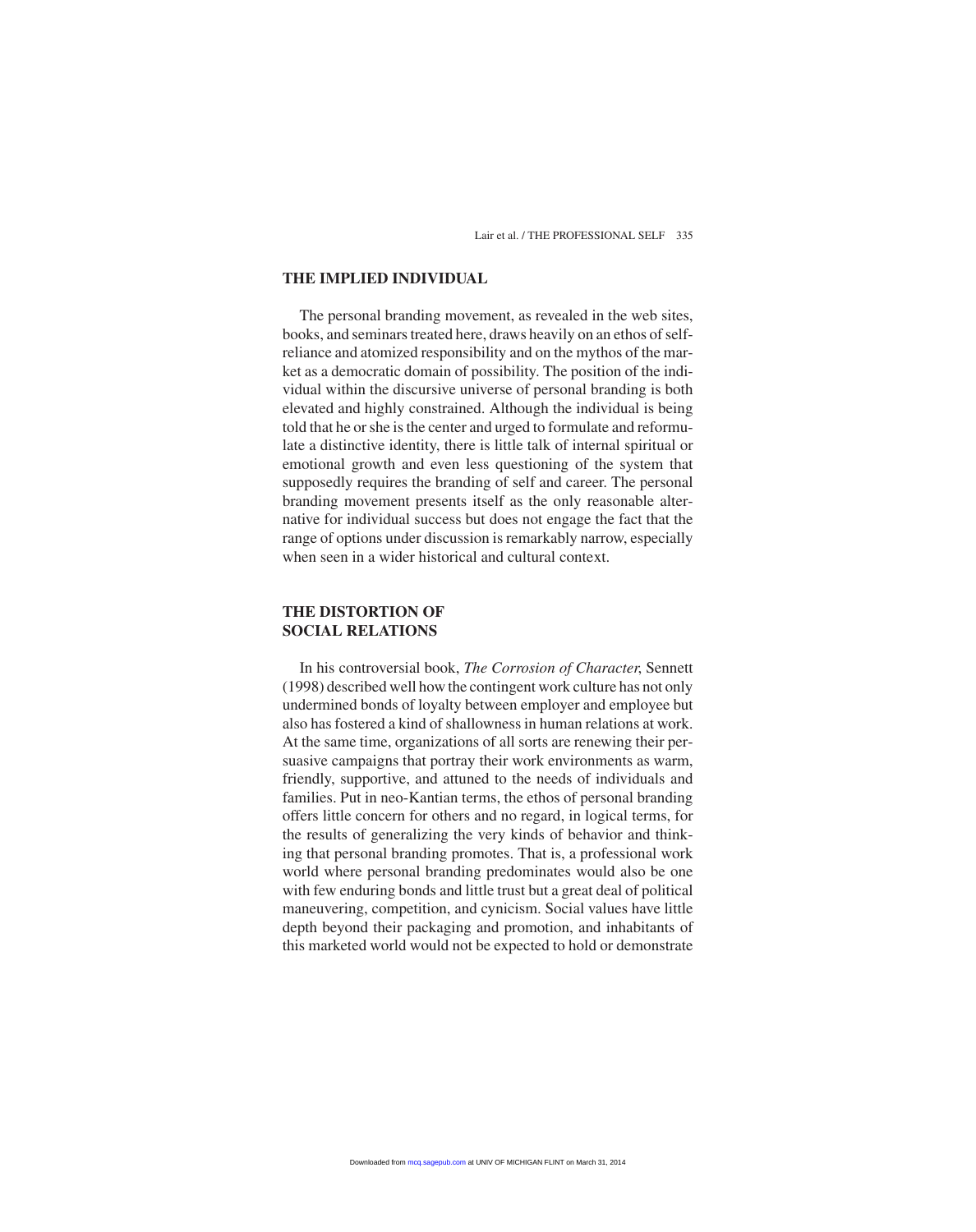lasting social commitments. Players would be looking at themselves in the mirror as well as over the shoulders of others while they strive to fashion and refashion themselves without concern for values, deep satisfactions, or contributions to society.

#### **THE DIVERSION FROM SYSTEMIC ISSUES**

Ultimately, personal branding suggests a highly individualized professional world of activity and relationships within the parameters of conformity and cynical game playing. In our survey of major sources and resources for personal branding, we have found little to suggest the importance of collaboration and even less to suggest that people work together to change the rules of the game. In this case, the lack of systemic reflection equates perfectly with a lack of ethical self-examination. If a form of virtue ethics were employed alongside the promotional discourse of personal branding, there would be some hope for the noble professional. Instead, an exceedingly narrow form of instrumentality underlies the main discourse of personal branding, and it offers no encouragement to the individual professional to reevaluate or apply values.

In sum, by capitalizing (pun intended) on a crisis image of economic turbulence and individual disorientation, the personal branding movement threatens to perpetuate individuals' sense of alienation. At the very least, we find nothing in the books, web sites, or seminars to encourage individuals toward self or social transformation. However, because our analysis here is focused on the possibilities of subject positions invited by personal branding discourse, it cannot speak to the ways in which that discourse is actually taken up and used (or misused) by its ultimate consumers. An interesting extension of this analysis of personal branding would be to follow the path of other researchers (e.g., see Nadesan & Trethewey, 2000) to explore the reactions of actual consumers of personal branding and to see how they manage the tensions of identity presented in the discourse.

For the study of organizational communication and for organizational studies in general, the case of personal branding offers an important way of illuminating the contemporary relationships be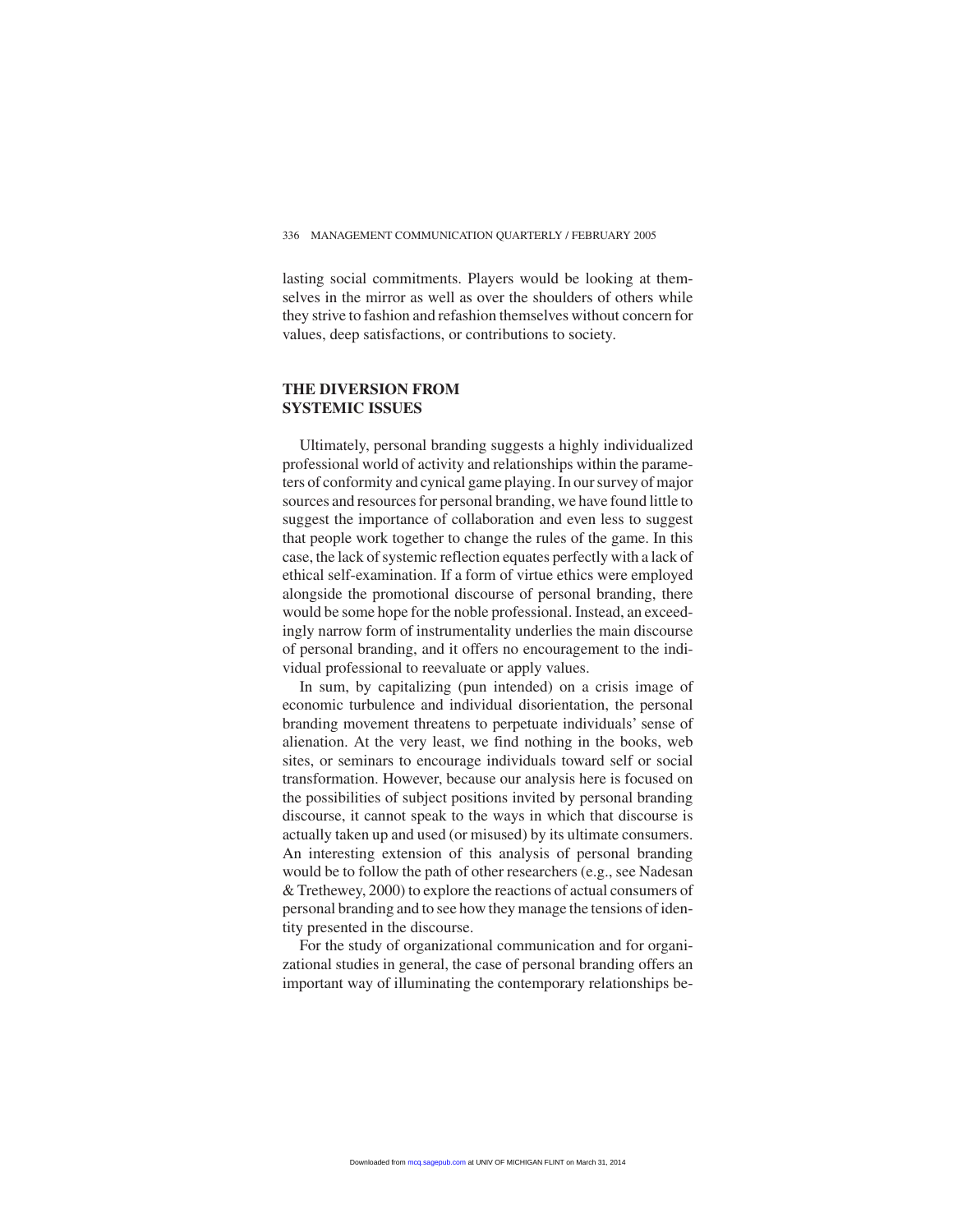tween work and culture. In personal branding, we find yet another application and extension of marketing's concepts, in line with U.S. individualism and as a response to the changing nature of the labor market and professional life. Personal branding represents yet another reason that we should question the container model of organizations as a set of boundaries for our analyses (Carlone & Taylor, 1998; Cheney & Christensen, 2001; R. Smith, 1997). Although a certain kind of communication is offered by the personal branders as the solution to economic disadvantage and dislocation, that communication itself may contribute to social alienation as well as to a delay in the necessary structural changes of the society.

#### **CLOSING CAVEAT**

We are at risk in this essay for offering a one-sided critique of personal branding. We have adopted a critical standpoint that presumes, to some extent, real, foundational depth to personal identity. This position is tempered, however, by postmodern understandings of the multiplicity of identity and rationality, the ongoing play of symbols, and the folly of neatly elevating what we would deem to be substance over what is apparent on the surface. Our commentary is certainly not unidimensional in its attention to issues of gender, race, and class, but we sometimes talk about personal branding as if it had both a monolithic message and a univocal possibility for expression. This is, of course, not necessarily the case. Diverse studies of consumerism and marketization (broadly speaking) reveal that even within genres of experience and communication as seemingly constrained as personals ads (!), multiple avenues of use and expression are possible and actual (Coupland, 1996). Just as Gabriel and Lang (1995) have pointed out the doors to multiple consumer identities, we wish to be open to meanings and practices of personal branding still unforeseen. For example, how might savvy, self-reflexive, or even cynical appropriations of personal brands actually lead to a form of social transformation—on the level of the individual, organizational, professional community, or even beyond? So, what is your brand—er, stand?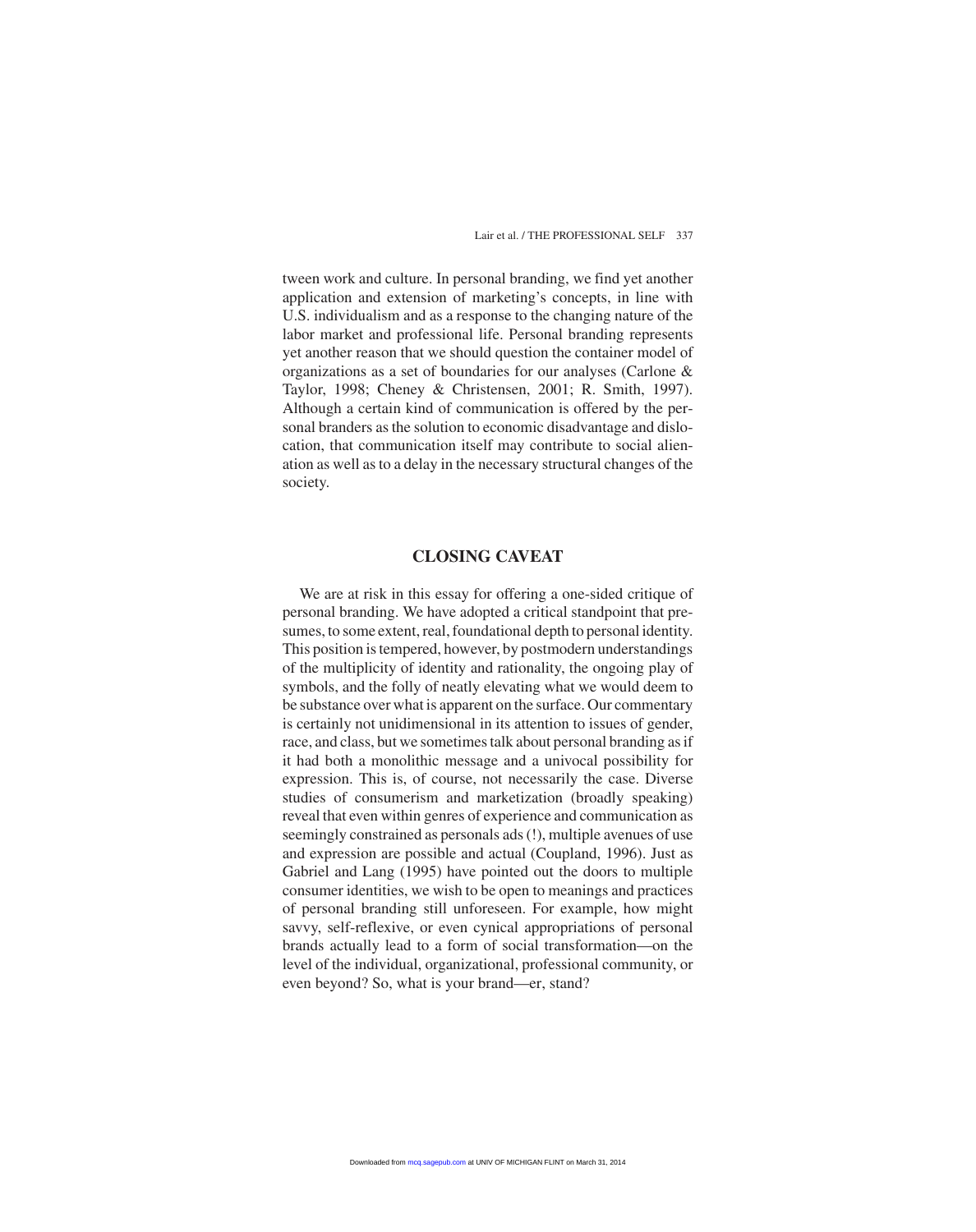338 MANAGEMENT COMMUNICATION QUARTERLY / FEBRUARY 2005

| Brand You World                                                                                                                                | <i>Employee World</i>                                   |
|------------------------------------------------------------------------------------------------------------------------------------------------|---------------------------------------------------------|
| Working on a memorable (WOW) project.<br>(If it's not WOW I'll make it WOW<br>$\ldots$ or bust trying!)                                        | Doing what's assigned                                   |
| Committed to my craft. Intend to be incred-<br>ibly good at s-o-m-e-t-h-i-n-g                                                                  | Working assiduously on in-box<br>contents               |
| Chose this project because it will add to my<br>learning/because it will s-t-r-e-t-c-h me/<br>because it allows me to hang with cool<br>people | It's what the boss told me to do.<br>(Give me a break.) |
| Don't waste a single lunch networking<br>is my mantra                                                                                          | Lunch is my business!                                   |
| Understand that Projects-Are-ME. Period.<br>(This ain't funny: I am my project)<br>"portfolio.")                                               | I show up. I don't make waves.                          |
| Piss some people off. (Because of my<br>strong beliefs.)                                                                                       | Don't rock the boat!                                    |
| Would love to have been with Washington<br>at Valley Forge!                                                                                    | I'm almost vested. Don't tread<br>on me!                |
| It's better to ask forgiveness after the fact<br>than permission before. (Always!)                                                             | Don't expose your butt.                                 |

**APPENDIX Employment in a Brand You World**

SOURCE: Peters (1999, pp. 6-7).

### **NOTES**

1. We should offer several observations about terminology. First, we recognize a cluster or constellation of interrelated terms, all dealing in this case with the intersection of market forces and social affairs. Besides *commodification*, the key terms in this group are *marketization*, *commercialization*, and *McDonaldization* (Ritzer, 1993). We might well add *objectification,* although it is broader in scope, simply because of the long tradition in social criticism for observing the treatment of persons as objects in advertising and other institutions (Cheney & Carroll, 1997). Although we could easily devote an entire essay to defining these terms or, more usefully, capturing the orbits of meaning surrounding them, here we would simply observe, following Desmond (1995), that *commodification* refers broadly to the substitution of an objective product or humanly defined part of the natural world for an aspect of the social world. Following Marx (1867/1967), this means that something's fundamental "use values" become colonized by exchange and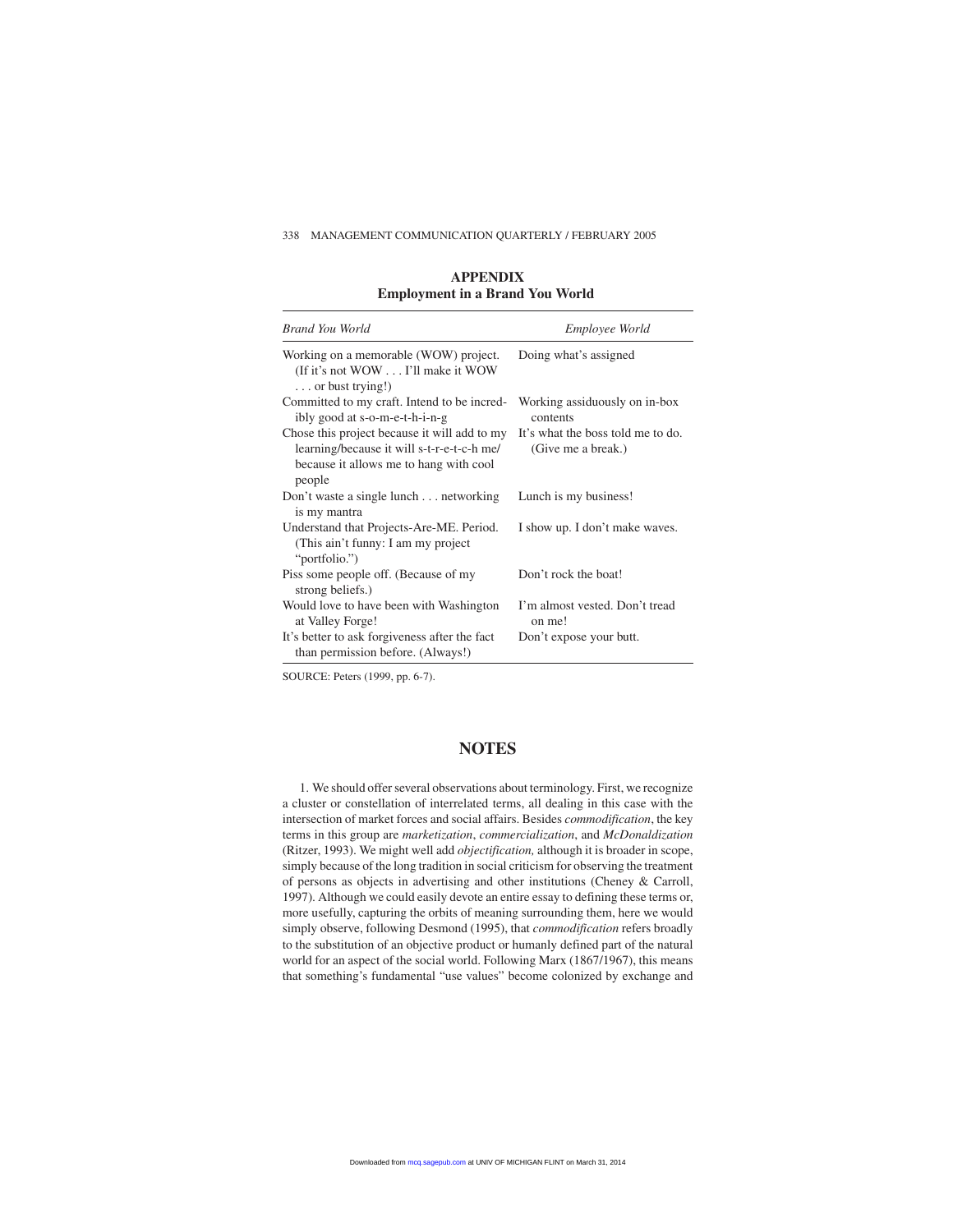sign values, thus reducing the range of meaning (or even life force, if you will) of the part of society in question. Although such issues are beyond the scope of this essay, for now we wish to comment on the obvious commodifying and reductionistic aspects of branding a person while at the same time being open to the ironic possibilities for creative uses of those meanings by the persons using them or by others (as we address briefly at the end of the essay).

2. Perhaps somewhere in between Montoya's (n.d.) product-centered and Hamby's (n.d.) identity-centered visions of personal branding is Peters's (1999) invitation for readers to write short "Yellow Pages" ads for themselves. As an example of such short, pithy self-descriptions, Peters cited Erik Hansen, whose personal Yellow Pages ad reads:

Funny, irreverent, cynical, optimistic, thrill-seeking Gemini thrives on working hard with smart people. Former North Sea fisherman, steel sculptor, glass blower, explosives man, world traveler has settled down . . . to become an anal-compulsive-detail oriented project manager/editor. Won't work with whiners. Wonders why no one seems to know how to load a dishwasher properly. Guiding Motto: from Henry James: Be one on whom nothing is lost. Motto #2: Work hard. Play hard. Eat well. Buy Art. Motto #3: If you're not having fun, you're not doing the write thing. (1999, p. 36)

3. None of this is to say that the empirical, rather than ideal, persons occupying the careers of late 19th- or early 20th-century Weberian-style bureaucracies were *not* motivated by self-interest but, rather, to heighten the dangers lurking when even the checks described by Weber (1978) are removed from worker's career motivations.

#### **REFERENCES**

- *1-2-3 Success!* (n.d.). Retrieved November 11, 2003, from http://www.reachcc. com/reachdotcom.nsf/0/7FC445A72CE0DBE5C1256AF500027F28
- Ackerman, F., Goodwin, N. R., Dougherty, L., & Gallagher, K. (1998). *The changing nature of work*. Washington, DC: Island Press.
- Alger, H. (1990). *Ragged Dick or, street life in New York with the boot-blacks*. New York: Signet.
- Arruda, W. (2002). *An introduction to personal branding: A revolution in the way we manage our careers*. Retrieved September 23, 2004, from http://www. newleafcareer.com/personal\_branding.php
- Ashcraft, K. L., & Allen, B. J. (2003). The racial foundation of organizational communication. *Communication Theory*, *13*(1), 5-38.
- Austin, J. (n.d.). *Branding matters*. Retrieved November 11, 2003, from www. youarethebrand.com/html/power.html
- Baudrillard, J. (1988). *The ecstasy of communication*. New York: Semiotext(e).
- Baudrillard, J. (2000). Beyond use value. In M. J. Lee (Ed.), *The consumer society reader* (pp. 19-30). Malden, MA: Blackwell.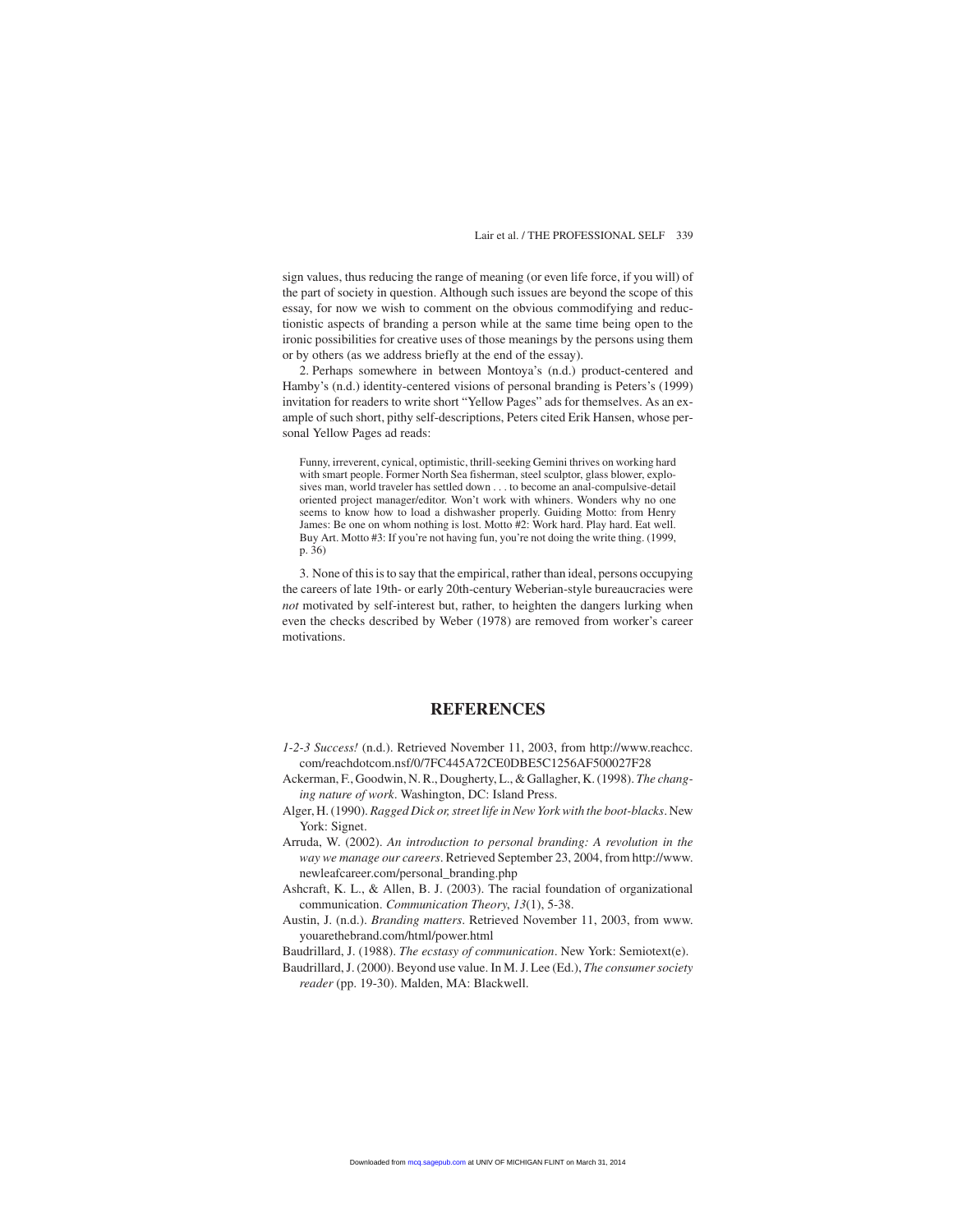- Belch, G. E., & Belch, M. A. (1998). *Advertising and promotion: An integrated marketing communications perspective* (4th ed.) Boston: Irwin McGraw-Hill.
- Bergstrom, M. J., & Holmes, M. E. (2003). *Organizational communication and aging: Age-related processes in organizations*. Unpublished manuscript, University of Utah, Salt Lake City.
- Black, E. (1970). The second persona. *Quarterly Journal of Speech*, *56*, 109-119.
- Blythe, J. (2000). *Marketing communications*. Harlow, UK: Financial Times/ Prentice Hall.
- Burke, K. (1969). *A grammar of motives*. Berkeley: University of California Press. (Original work published 1945)
- Buzzanell, P. M., & Goldzwig, S. R. (1991). Linear and nonlinear career models: Metaphors, paradigms, and ideologies. *Management Communication Quarterly*, *4*, 466-505.
- Carlone, D., & Taylor, B. (1998). Organizational communication and cultural studies: A review essay. *Communication Theory*, *8*(3), 337-367.
- Carnegie, D. (1982). *How to win friends and influence people*. New York: Simon & Schuster.
- Casey, C. (1995). *Work, self, and society: After industrialism*. London: Routledge.
- Castells, M. (2000). *The rise of the network society* (2nd ed.). Oxford, UK: Blackwell.
- Cheney, G. (2004). Arguing about the place of ethics in market-oriented discourses. In P. Sullivan & S. Goldzwig (Eds.), *New directions in rhetoric* (pp. 61-87). Thousand Oaks, CA: Sage.
- Cheney, G., & Ashcraft, K. L. (2003). *The many faces of "the professional*." Unpublished manuscript, University of Utah, Salt Lake City.
- Cheney, G., & Carroll, C. (1997). The person as object in discourses in an around organizations. *Communication Research*, *24*, 593-630.
- Cheney, G., & Christensen, L. T. (2001). Organizational identity: Linkages between internal and external communication. In F. M. Jablin & L. L. Putnam (Eds.), *The new handbook of organizational communication: Advances in theory, research, and methods* (pp. 231-269). Thousand Oaks, CA: Sage.
- Cheney, G., Christensen, L. T., Conrad, C., & Lair, D. J. (2004). Corporate rhetoric as organizational discourse. In D. Grant, C. Hardy, C. Oswick, N. Phillips, & L. Putnam (Eds.), *Handbook of organizational discourse* (pp. 79-104). London: Sage.
- Christensen, L. T., & Cheney, G. (2000). Self-absorption and self-seduction in the corporate identity game. In M. Shultz, M. J. Hatch, & M. H. Larsen (Eds.), *The expressive organization: Linking identity, reputation, and the corporate brand* (pp. 246-270). New York: Oxford University Press.
- Clair, R. P. (1996). The political nature of the colloquialism, "a real job": Implications for organizational socialization. *Communication Monographs*, *63*, 249- 267.
- Coupland, J. (1996). Dating advertisements: Discourses of the commodified self. *Discourse and Society*, *7*, 187-208.

Covey, S. (1989) *7 habits of highly successful people*. New York: Free Press.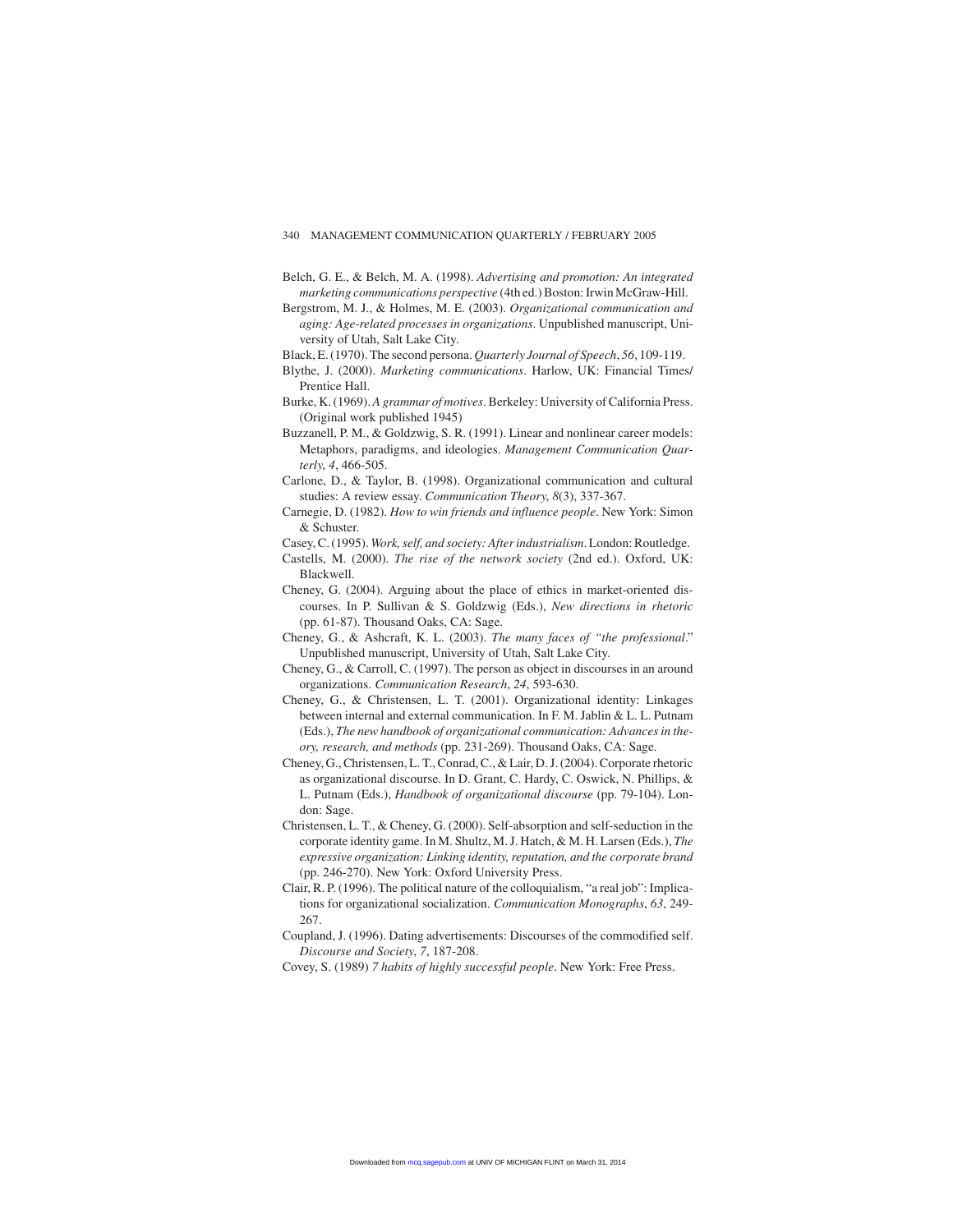- Davenport, T. H., & Beck, J. C. (2001). *The attention economy*. Cambridge, MA: Harvard Business School Press.
- Deetz, S. (1992). *Communication in an age of corporate colonization*. Albany: State University of New York Press.
- Desmond, J. (1995). Reclaiming the subject: Decommodifying marketing knowledge? *Journal of Marketing Management*, *11*, 721-746.
- Diekmeyer, P. (1999, May 25). Creating "brand you": Employees can stand out and prosper by developing a self-marketing strategy in an economy of free agents. *The Gazette*, p. F2.
- du Gay, P. (1996). *Consumption and identity at work*. London: Sage.
- Durkheim, E. (1964). *The division of labor in society*. New York: Free Press.
- Durkheim, E. (1996). *Professional ethics and civic morals*. London: Routledge.
- Ewen, S. (1988). *All consuming images: The politics of style in contemporary culture*. New York: Basic Books.
- Fill, C. (1999). *Marketing communications. Contexts, contents and strategies*. London: Prentice Hall.
- Fisher-Roffer, R. (2000). *Make a name for yourself: 8 steps every woman need to create a personal brand strategy for success*. New York: Broadway Books.
- Gabriel, Y., & Lang, T. (1995). *The unmanageable consumer*. London: Sage.
- Gossett, L. (2003). Kept at arm's length: Questing the desirability of member identification. *Communication Monographs*, *69*, 385-404.
- Graham, S. (2001). *Build your own life brand!: A powerful strategy to maximize your potential and enhance your value for ultimate achievement*. New York: Simon & Schuster.
- Gramsci, A. (1971). *Selections from the prison notebooks*. New York: International Publishers.
- Hamby, G. (n.d.). *Personal branding DNA strategist*. Retrieved November 11, 2003, from www.genecehamby.com/BrandMarriage.htm
- Hammer, M., & Champy, J. (1993). *Reengineering the corporation: A manifesto for business revolution*. New York: Harper Business.
- Harragan, B. H. (1977). *Games mother never taught you: Corporate gamesmanship for women*. New York: Warner.
- Hochschild, A. R. (1989). *The second shift: Working parents and the revolution at home*. New York: Viking.
- Kaputa, C. (n.d.). *The art of branding*. Retrieved November 11, 2003, from www.selfbrand.com/ArtBrandingYourself.html
- Laufer, R., & Paradeise, C. (1990). *Marketing democracy: Public opinion and media formation in democratic societies*. New Brunswick, NJ: Transaction.
- March, J. (1995). Disposable organizations and the rigidities of imagination. *Organization*, *2*(3/4), 427-440.
- Marx, K. (1967). *Capital, Vols. I-III* (B. Fowkes, Trans.). Harmondsworth, UK: Penguin. (Original work published 1867)
- Montoya, P. (n.d.). *Peter Montoya—personal marketing and personal branding*. Retrieved November 11, 2003, from www.petermontoya.com/ mt\_what\_is\_personal\_branding/home.htm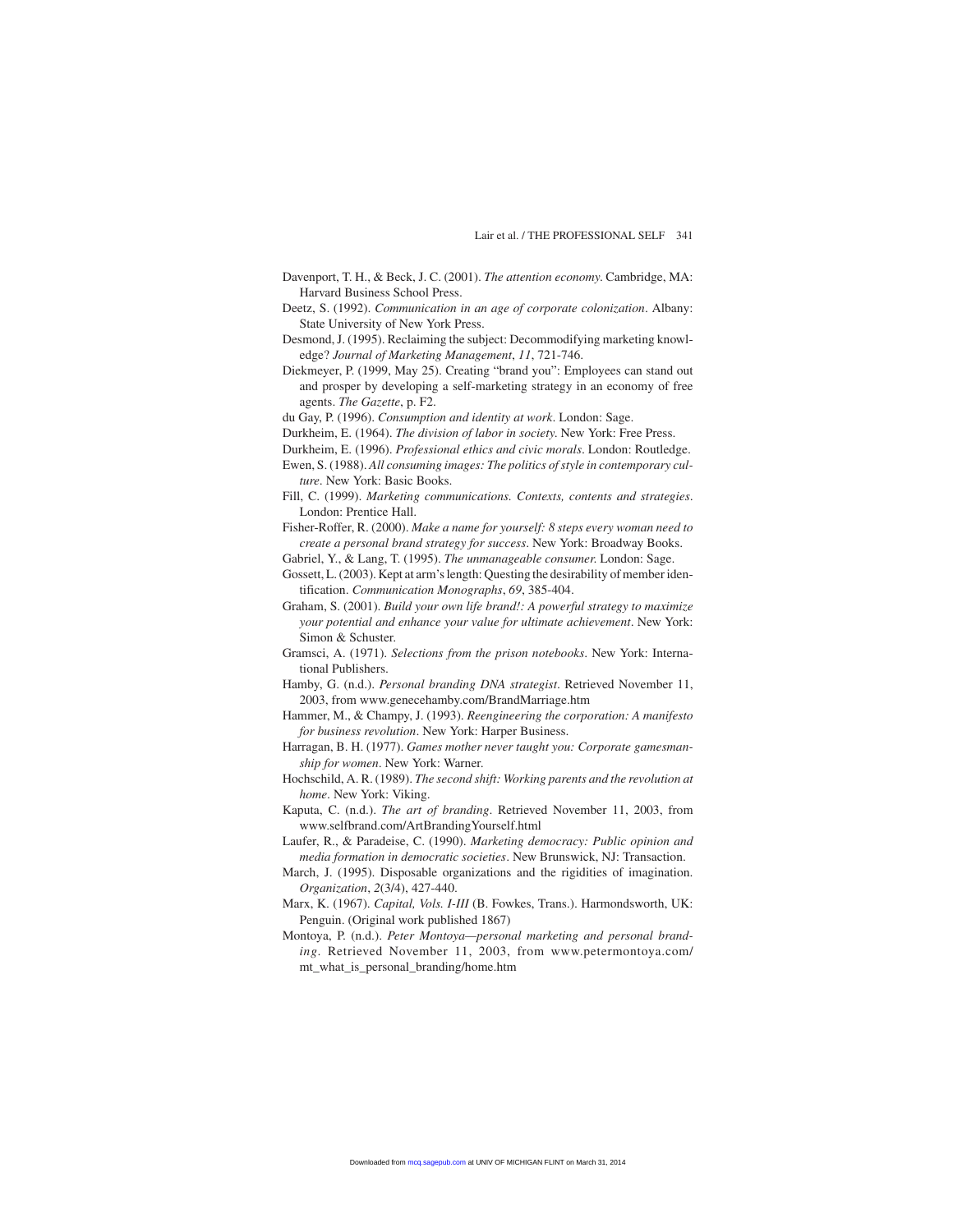- Mumby, D. (1997). The problem of hegemony: Rereading Gramsci for organizational communication studies. *Western Journal of Communication*, *61*(4), 343-376.
- Nadesan, M. H., & Trethewey, A. (2000). Performing the enterprising subject: Gendered strategies for success (?). *Text and Performance Quarterly*, *20*(3), 223-250.
- Noxon, C. (2003, May 29). It takes a village to help one man. *Los Angeles Times*, part 5, p. 34.
- Noyelle, T. J. (1990). *Skills, wages, and productivity in the service sector*. Boulder, CO: Westview.
- Olins, W. (2000). How brands are taking over the corporation. In M. Shultz, M. J. Hatch, & M. H. Larsen (Eds.), *The expressive organization: Linking identity, reputation, and the corporate brand* (pp. 51-65). New York: Oxford University Press.
- *Personal branding books*. (2003, August 4). Retrieved February 3, 2004, from www.latinoforum.com/archieves/2003\_08.html
- Peters, T. (1997). The brand called you. *Fast Company*, *10*, 83. Retrieved November 11, 2003, from www.fastcompany.com/magazine/10/brandyou.html
- Peters, T. (1999). *The brand you 50*. New York: Knopf.
- Pettis, C. (n.d.). *Building a personal brand identity—the brands called Will and Lydia*. Retrieved May 10, 2004, from www.brand.com/frame9.htm
- Phillipson, I. (2002). *Married to the job: Why we live to work and what we can do about it*. New York: Free Press.
- Ries, A., & Trout, J. (1981). *Positioning: The battle for your mind*. New York: Warner.
- Ritzer, G. (1993). *The McDonaldization of society*. Thousand Oaks, CA: Sage.
- Schor, J. B. (1992). *The overworked American: The unexpected decline of leisure*. New York: Basic Books.
- Schor, J. B. (2003). The (even more) overworked American. In J. de Graaf (Ed.), *Take back your time: Fighting overwork and time poverty in America* (pp. 6- 11). San Francisco: Berrett-Koehler.
- Schultz, D. E., Tannebaum, S. I., Lauterborn, R. F. (1994). *The new marketing paradigm. Integrated marketing communications*. Chicago: NTC Business Books.
- Sennett, R. (1998). *The corrosion of character*. New York: Norton.
- Smith, R. (1997, May).*Images of organizational communication: Root metaphors of the organization-communication relation*. Paper presented at the annual meeting of the International Communication Association, Washington, DC.
- Smith, V. (1997). New forms of work organization. *Annual Review of Sociology*, *23*, 315-339.
- Smith, V. (2001). *Crossing the great divide: Worker risk and opportunity in the new economy*. Ithaca, NY: Cornell University Press.
- Tamsevicius, K. (n.d.). *Kristie Tamsevicius: Branding performance solutions*. Retrieved November 11, 2003, from www.kristiet.com/index.htm
- Tapscott, D. (1997). Strategy in the new economy. *Strategy & Leadership*, *25*(6), 8-14.